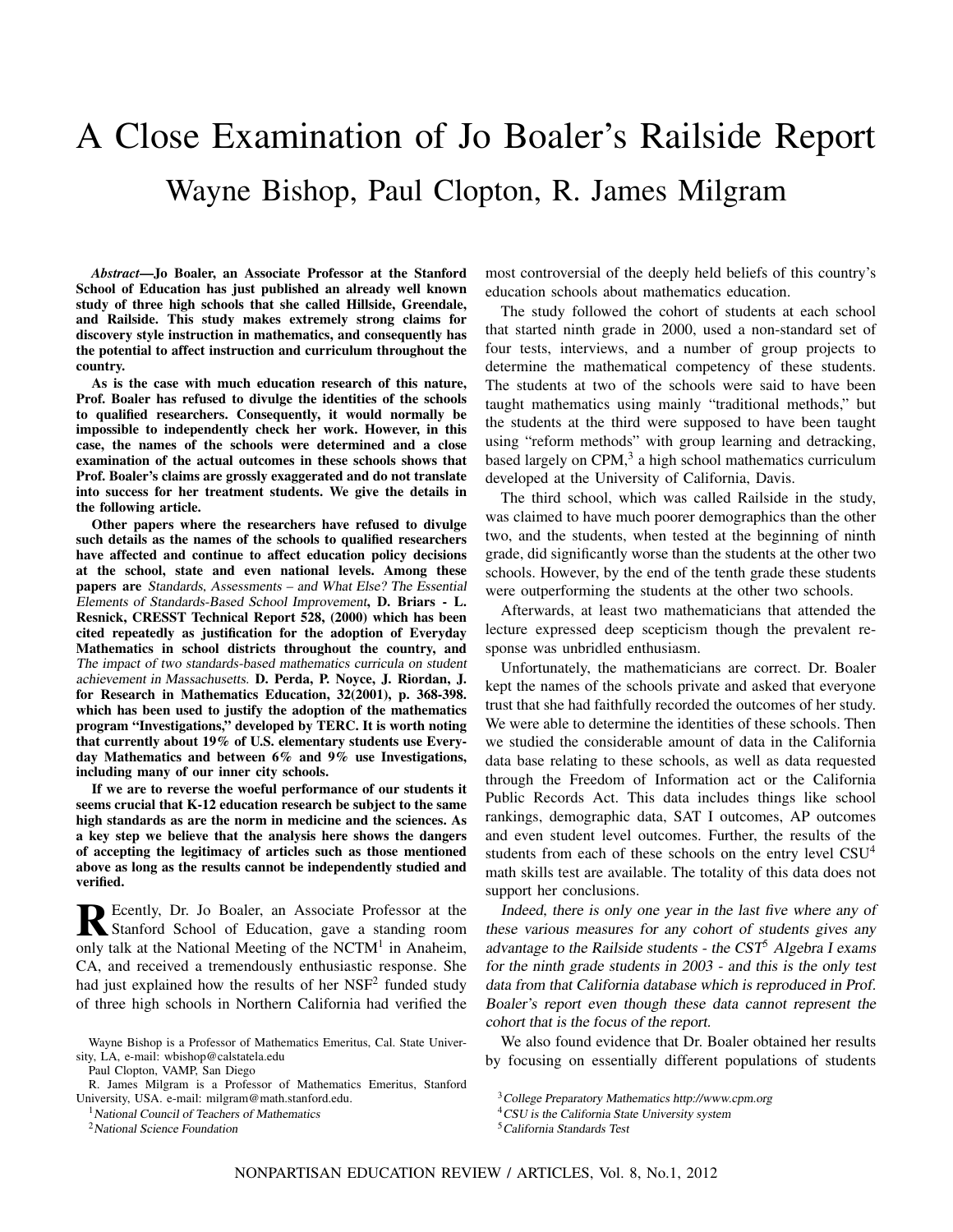at the three schools. At Railside, her population appeared to consist primarily of the upper two quartiles, while at the other two schools the treatment group was almost entirely contained in the two middle quartiles.

Dr. Boaler put her four tests up on her web-site.<sup>6</sup> We studied them using standard methods to verify their content validity and the two post-tests that were relevant to her study were found to be, on average, roughly 3 years below the grade level where they were being administered. Additionally, all four exams had serious mathematical difficulties - including mathematically incorrect problems, problems with hidden assumptions, a multiple choice problem with all answer choices incorrect, and a problem that was incorrectly graded since, even though the problem was not entirely well posed, it was solvable. However, the actual solution was far more difficult than the graders seemed to understand.

Next, we compared the topics covered on these exams with the recommended content in Algebra I and Geometry. We found that very few of the key topics in these courses were covered in even the most superficial ways on her exams. Thus, the content validity (see Appendix 3) of these tests was shown to be extremely small. Moreover, when we compared the results of these tests against standard measures such as SAT I scores, the predictive validity of these tests was also shown to be negligible.

Thus, whatever was being tested by these exams was unlikely to be relevant to student outcomes in the sense of their being able to actually use school mathematics either in their continuing educations or in their daily lives.

Using the style in which the Railside report is written we can summarize by saying

> Fortunately, there is <sup>a</sup> clarifying post-script that can be added to the claims of high achievement in mathematics at Railside made in the report. Despite the Railside students' achievement on un-validated tests tailored to favor their program and assessing low-level skills, the students in fact do not perform well on state tests that are more carefully developed and standards-aligned or on AP or SAT exams. This, together with <sup>a</sup> careful review of the test items used in the study, makes one extremely skeptical of the value of the Railside study's tests for assessing achievement in mathematics. The Railside students show through AP, SAT, and state assessments that they do not have a good understanding of mathematics. This phenomenon speaks more to the flawed nature of the tests used in the study than it does to any claim of adequacy or inadequacy in the reform approach at Railside.

## I. A DISCUSSION OF STANDARD MEASURES OF STUDENT ACHIEVEMENT AT THE THREE SCHOOLS

The first measures worth noting are the API and Similar School rankings for the three schools. (API scores are a weighted sum of scores on a number of separate test instruments. A description of these tests and their weights in the API is given in Appendix 5.) 1 is the lowest possible API ranking, and 10 is the highest.



In detail, the California API and similar school rankings for Railside are as follows:

| Railside |                             | <i>API SIM SCHOOL</i> |  |
|----------|-----------------------------|-----------------------|--|
| 1999     | 3                           | 6                     |  |
| 2000     | 3                           | 2                     |  |
| 2001     | $\mathfrak{D}$              |                       |  |
| 2002     | $\mathcal{D}_{\mathcal{L}}$ | 3                     |  |
| 2003     | $\ast$                      | $\ast$                |  |
| 2004     |                             |                       |  |

The API ranking represents a decile, with 1 representing schools that score in the lowest 10 percent of all California high schools on the API exams.<sup>7</sup> The Similar School ranking is also in deciles, but here the comparison is with the 100 most similar high schools in California.<sup>8</sup> So a score of  $(1, 1)$  means a school in the lowest 10 percent among all California high schools, and in the lowest 10 percent among all similar high schools. By contrast here are the API results for Greendale and Hilltop:

|      |   | Greendale API SIM SCHOOL    |  |
|------|---|-----------------------------|--|
| 1999 | 9 | 5                           |  |
| 2000 | 9 |                             |  |
| 2001 | 8 | $\mathcal{D}_{\mathcal{L}}$ |  |
| 2002 | 8 |                             |  |
| 2003 | 9 | З                           |  |
| 2004 |   |                             |  |

 $7$  In 2003 an insufficient number of students were tested at Railside and the rankings were not recorded. We have interpolated the ranking as 1.5 in the graph.

<sup>6</sup>http://www.stanford.edu/*∼*joboaler/

<sup>&</sup>lt;sup>8</sup>This is determined by comparing about 70 factors including demographics and teacher backgrounds.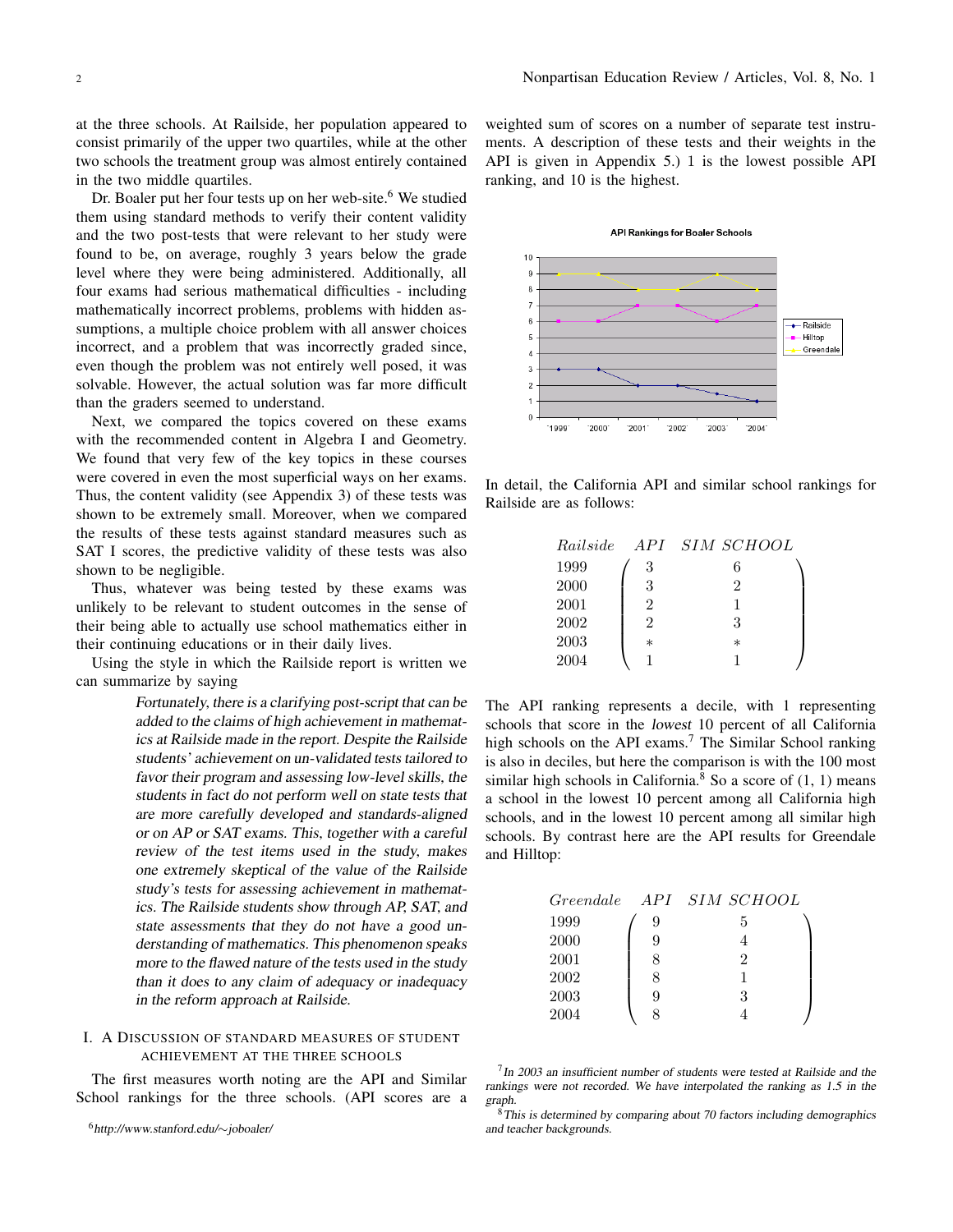| Hilltop |   | API SIM SCHOOL |
|---------|---|----------------|
| 1999    | 6 |                |
| 2000    | 6 |                |
| 2001    |   | 5              |
| 2002    |   | 8              |
| 2003    | 6 | 3              |
| 2004    |   |                |

REMARK: It is worth looking at the total group of California high schools, (excluding charter schools, alternative schools, and other special needs schools) with rankings of 1 on the API and 1 among similar schools in 2004. There are 16 of them including Railside. Among these schools, Railside had the second highest percentage of highly qualified teachers at 97%, tied for highest level of average parental education, had, by a full 8%, the lowest number of free lunch students and had the fourth smallest number of ESL students.

On the basis of these rankings, there is reason to be concerned that Railside students would not do well in college.

This concern is reinforced by looking at the remediation rates of students at Railside in the California State University system, where they consistently and significantly had much higher mathematics remediation rates than the state as a whole. This was in spite of the fact that the ELM test which is used to determine the need for students to take a remedial mathematics class is set at about a seventh grade level, and that virtually all the Railside students entering the CSU system in recent years had taken "pre-calculus" or "calculus" at Railside according to both Dr. Boaler and the principal at Railside.<sup>9</sup>



Here the blue bars represent the percentages of Railside students entering the CSU system who required remediation in mathematics while the red bars represent the percentages of all entering students in the CSU system that needed remediation. (The 2004 results above - 61% remediation rate for Railside, 37% overall for the state - are the relevant ones for the cohort in Dr. Boaler's study.)

There is also a dramatic difference in the average scores on the SAT I Math exam.<sup>10</sup> The average score over the last five years on the SAT I Math exam achieved by Railside students, 460, is over .6 standard deviations lower than the scores over this period at Greendale, 524, and Hilltop, 521. Moreover, the average percentage during the last five years of the graduating class taking the SAT I exams at Railside was 39% while 47% of the Greendale students took the exams, as did 45% of the Hilltop students. The detailed data appear in the following table.

|           | SAT I scores |            |          |                       |     |      |               |
|-----------|--------------|------------|----------|-----------------------|-----|------|---------------|
|           | Year         | Enrollment | # tested | percent tested Verbal |     | Math | percent >1000 |
| Railside  | 2003-2004    | 324        | 130      | 40.12                 | 416 | 457  | 9.6           |
|           | 2002-2003    | 316        | 123      | 38.9                  | 430 | 461  | 10.1          |
|           | 2001-2002    | 331        | 131      | 39.6                  | 424 | 455  | 9.4           |
|           | 2000-2001    | 312        | 113      | 36.2                  | 427 | 464  | 8.3           |
|           | 1999-2000    | 304        | 106      | 34.9                  | 427 | 461  | 10.2          |
| Greendale | 2003-2004    | 264        | 141      | 53.4                  | 544 | 547  | 39.4          |
|           | 2002-2003    | 267        | 124      | 46.4                  | 513 | 523  | 25.5          |
|           | 2001-2002    | 319        | 170      | 53.3                  | 514 | 524  | 332           |
|           | 2000-2001    | 286        | 127      | 44.4                  | 523 | 519  | 27.3          |
|           | 1999-2000    | 302        | 118      | 39.1                  | 526 | 509  | 242           |
| Hilltop   | 2003-2004    | 430        | 201      | 46.7                  | 509 | 521  | 26            |
|           | 2002-2003    | 376        | 204      | 54.3                  | 524 | 534  | 36.4          |
|           | 2001-2002    | 489        | 229      | 46.8                  | 512 | 519  | 26.6          |
|           | 2000-2001    | 448        | 168      | 37.5                  | 506 | 509  | 20.1          |
|           | 1999-2000    | 470        | 189      | 40.2                  | 498 | 522  | 21.5          |

There are also data available on gender differences in performances on the SAT I exams. Before we give them, here is a quote from the Railside article:

> There were no gender differences in performance in any of the tests we gave students at any level, and young women were well represented in higher mathematics classes. They made up 50% of students in the advanced classes at Hilltop, 48% at Greendale and 59% at Railside. RAILSIDE ARTICLE, PAGE 11

Unfortunately, this is not supported by the SAT I data. For the three years where gender information is available we have the following outcomes for Railside: 2003-04

| 2003-04  |     |     |
|----------|-----|-----|
|          | М   | F   |
| Enrolled | 169 | 155 |
| Tested   | 56  | 74  |
| Verbal   | 409 | 421 |
| Math     | 480 | 440 |
| 2002-03  |     |     |
|          | М   | F   |
| Enrolled | 171 | 145 |
| Tested   | 62  | 61  |
| Verbal   | 437 | 422 |
| Math     | 480 | 441 |
| 2001-02  |     |     |
|          | M   | F   |
| Enrolled | 170 | 161 |
| Tested   | 54  | 77  |
| Verbal   | 433 | 418 |
| Math     | 471 | 445 |

This data, with males generally outscoring females on both the verbal and mathematics portions of the SAT exam - and strongly so in mathematics - is consistent with the scores for

 $9$  Specifically, Dr. Boaler says in the introduction that "By their senior year 41% of Railside students were taking calculus compared to around 27% of students in the other two schools." Since admission to the CSU system is limited to the top 33% of graduates of each high school, this implies that virtually all the students from Railside in the CSU system had taken either <sup>a</sup> course called pre-calculus or one called calculus.

 $10$ It is well known that the SAT I scores have a high correlation with success in college, particularly the first year of college.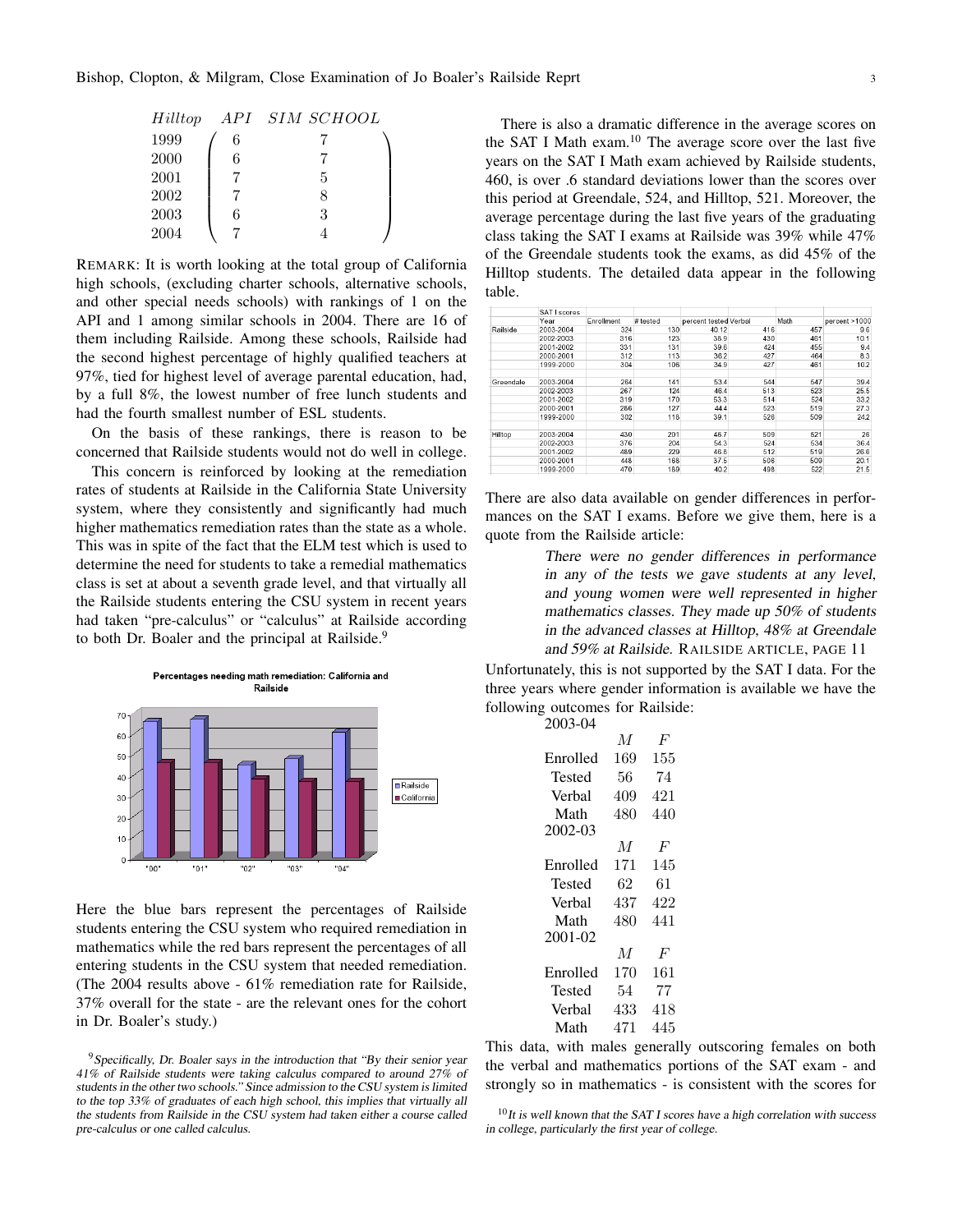the other two schools, though the scores for Railside are much lower.

Further the expectation that students from Greendale and Hilltop are likely to outperform students from Railside is confirmed by looking at AP outcomes. These exams are graded with scores of 1, 2, 3, 4, or 5, with 5 being the highest, and 1, 2, being generally considered failing scores. No students at Railside took an AP Calculus exam during the last five years. Greendale was only able to provide us with detailed results for 2003 and 2004, but Hilltop provided us with data for 2000 - 2004. The numbers for the Calculus AB exam are

| Greendale |    | 5  | 3<br>4         | $\overline{2}$ |                |
|-----------|----|----|----------------|----------------|----------------|
| 2004      |    |    | 6<br>6         | 5              |                |
| 2003      |    | 11 | $\overline{2}$ | 1              | 0              |
| Hilltop   | 5  | 4  | 3              | $\overline{2}$ |                |
| 2004      | 17 | 10 | 12             | 9              | $\overline{2}$ |
| 2003      | 8  | 16 | 19             |                |                |
| 2002      | 6  | 18 | 9              | 5              | 4              |
| 2001      | 6  | 9  | 9              | 5              | 14             |
| 2000      | 5  | 13 | 9              | 15             | 5              |

It is worth pointing out that in 2003 one student took and passed the AP Statistics exam at Greendale, and 32 took this exam with 23 scoring 3 or better at Hilltop. In 2004 fifteen students took this exam, with 9 receiving a score of three or better at Greendale while 35 took the exam at Hilltop with 27 scoring 3 or better. However no students took this exam at Railside from 2000 - 2004.

We also have the overall AP results for the students at these three schools for the last five years. Here are the numbers of students at each school scoring 1, 2, 3, 4, or 5 on the AP exams. Note the differences in the distributions of these scores, and also the number of students taking these exams.









## II. FILLING IN THE MISSING DATA FOR THE RAILSIDE **STUDY**

"The Railside students were able to achieve at comparable levels after <sup>a</sup> year of algebra teaching, despite starting the course at significantly lower achievement levels. At the end of Year <sup>2</sup> we gave students <sup>a</sup> test of algebra and geometry, reflecting the content the students had been taught over the first two years of school. By the end of Year <sup>2</sup> Railside students were significantly outperforming the students in the traditional approach ( $t = -8.304$ ,  $p < 0.001$ ,  $n = 512$ )." RAILSIDE STUDY, PAGE 8

By the end of year 4, 41% of Railside seniors were enrolled in advanced classes of pre-calculus and calculus, compared with 30% of seniors at Hilltop and 23% of seniors at Greendale. There were no gender differences in performance in any of the tests we gave students at any level, and young women were well represented in higher mathematics classes." RAIL-SIDE STUDY, PAGE 10

The full data available for these schools shows that this glowing description is not accurate.

It is difficult to identify the cohort of students Boaler was studying from the article. Indeed, the only point where this is indicated is in the title of her Table 6, where she indicates that in 2002-2003 the cohort she studies was in grade 11. Thus, her cohort took ninth grade algebra in 2000-2001, and graduated in 2004. Two of the schools, Greendale and Hilltop, were very unstable during this period. Significant changes were taking place in their mathematics curriculums and there was a great deal of faculty discontent at both schools. Some faculty left Greendale as the school reinstated its traditional math courses. At the same time a small number of previously retired faculty rejoined the mathematics staff.<sup>11</sup>

> "Another curriculum aligned test is the California standards test, taken by students who had completed algebra. These scores show similar performance for all three schools with the Railside students scoring at

<sup>&</sup>lt;sup>11</sup> Greendale had been one of the relatively few schools in California that taught the IMP curriculum exclusively until just before the beginning of Dr. Boaler's study. The first years of her study at Greendale coincided with the reintroduction - due to enormous parental pressure - of more traditional math courses.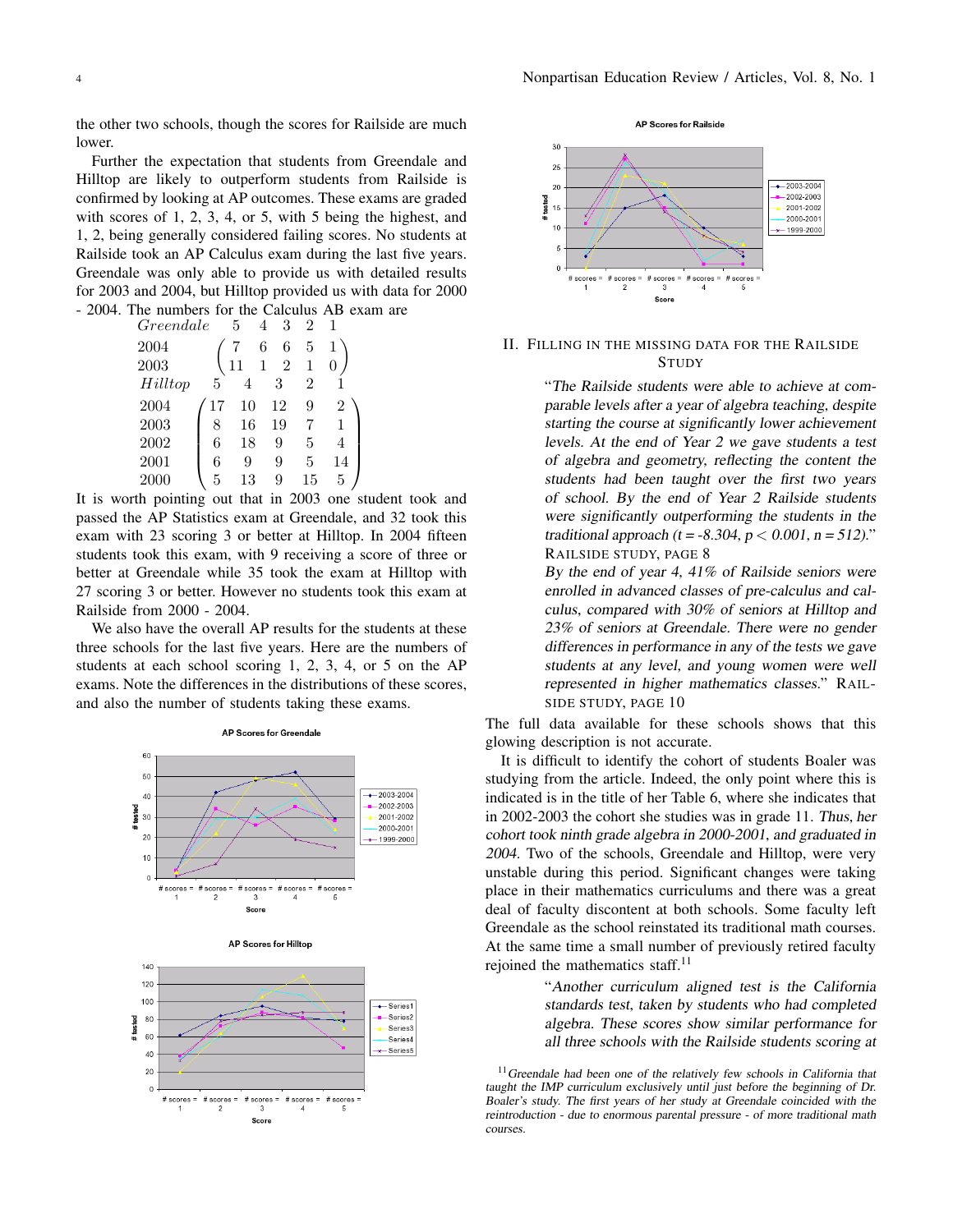higher levels than the other two schools (see Table 5). Forty-nine percent of Railside students scored at or above the basic level, compared to 33% at Greendale and 41% at Hilltop.

'Table 5: California Standards Test, Algebra, 2003. Percent of students attaining given levels of proficiency."

|                 | Greendale Hilltop Railside |     |     |
|-----------------|----------------------------|-----|-----|
| n               | 125                        | 224 | 188 |
| Advanced        |                            |     |     |
| Proficient      |                            | 13  | 15  |
| Basic           | 27                         | 28  | 33  |
| Below basic     | 55                         | 43  | 36  |
| Far below basic | 19                         | 15  | 15  |

RAILSIDE ARTICLE, PAGE 12.

This is a key point where the author is being disingenuous. For one thing, her Table 5 reports on ninth grade Algebra <sup>I</sup> scores in 2003. Thus, these are not the scores of the cohort she is following. A second problem is that the outcome reported in Table 5 appears to be an isolated case. Here are the results for 2002 for these three schools:

|                 | Greendale Hilltop Railside |     |     |
|-----------------|----------------------------|-----|-----|
| n               | 128                        | 283 | 132 |
| Advanced        |                            |     |     |
| Proficient      | 5                          | 12  |     |
| Basic           | 48                         | 34  | 36  |
| Below basic     | 34                         | 38  | 39  |
| Far below basic | 13                         | 13  |     |

where we see that a solid case can be made for the ninth grade Algebra I students at Greendale outperforming the students at Railside and performing at least comparably with the students at Hilltop. Similarly we have the results for 2004.

|                  | Greendale Hilltop Railside |     |     |
|------------------|----------------------------|-----|-----|
| $\boldsymbol{n}$ | 108                        | 250 | 229 |
| Advanced         |                            |     |     |
| Proficient       | 22                         | 14  | 10  |
| Basic            | 34                         | 38  | 33  |
| Below basic      | 39                         | 42  | 48  |
| Far below basic  |                            |     |     |

Here, there can be no doubt that the overall results at Greendale are better than those at either of the other two schools with results at Railside being significantly the weakest of the three.

The author might protest that the students at Greendale and Hilltop have better demographics than the students at Railside, so one would expect them to do better. However, as is standard, if we assume that ability levels are distributed reasonably uniformly, and accepting Dr. Boaler's assertion that the Railside students rapidly recovered from any disadvantages in their previous mathematics educations, we should not see such variations.

But there is a further consideration here. In fact, the populations at the three schools in 2003 that took the ninth

grade algebra test appear to be significantly different (and this difference extends to the cohort she was actually studying). More exactly we have the following table for the three years where the data are available which gives the approximate class percentile ranges of the students in the ninth grade classes at these respective schools taking the Algebra I STAR exams.<sup>12</sup>

| School                                                                                                                                                             | 2002 2003 2004 |  |
|--------------------------------------------------------------------------------------------------------------------------------------------------------------------|----------------|--|
| $\left.\begin{array}{l} \textit{Greendale} \begin{pmatrix} 31-73 & 28-73 & 37-72\\ 32-86 & 36-78 & 35-83\\ 59-92 & 60-97 & 46-96 \end{pmatrix} \end{array}\right.$ |                |  |
|                                                                                                                                                                    |                |  |
|                                                                                                                                                                    |                |  |

This table is constructed under the assumptions that the students who did not take the STAR mathematics exams together with those students taking the general math exam comprised the lowest percentiles in their respective schools, while the ninth grade students taking the integrated 2 exam, integrated 3 exam, algebra II exam, or the geometry exam comprised the highest percentiles. We also assumed that the ability levels of the students taking the first integrated math exam matched those of the students taking the algebra exam. The data that go into this table are, for example for 2003, given by the following table giving the percentages of the respective ninth grade classes taking each test:

|                    |      | 2003 No test Gen. Math Int. I Alg. I Int. II Geometry Alg. II |          |    |    |                                                          |
|--------------------|------|---------------------------------------------------------------|----------|----|----|----------------------------------------------------------|
| $Greendale$ $/$ 17 |      | 10                                                            | $\Omega$ | 46 | 20 |                                                          |
| Hilltop            | - 15 | 17                                                            |          | 42 | 15 | $\left(\begin{array}{cc} 7 \\ 1 \\ 0 \end{array}\right)$ |
| Railside \ 34      |      | 25                                                            |          | 38 |    |                                                          |

This table also shows that about 27% of the students at Greendale and 19% of the students at Hilltop were taking more advanced courses in grade nine in 2003. This is consistent at these schools according to their STAR test results after about 2000. Here are some details. In 2001 - for the cohort in the Boaler study - about one percent of the ninth grade students at Railside took one of the Algebra I, Integrated I, Geometry, Integrated II, or Algebra II, or Integrated 3 tests. By contrast, at Greendale and Hilltop the numbers were

| <b>Greendale</b><br>Course | Percent | <i>Score</i> |
|----------------------------|---------|--------------|
| Algebra I                  | 31      | 31.1/65      |
| Integrated 1               | 14      | 23.0/65      |
| Geometry                   | 26      | 44.9/65      |
| Integrated 2               | 4       | 37.3/65      |
| Algebra II                 | 1       | $^\ast$      |
| Integrated 3               |         | $^\ast$      |

 $12$ Not all students who took the algebra course at Railside - supposedly almost all the ninth grade students - took the algebra exam. 59% of the 2002- <sup>2003</sup> freshman class at Railside either took the general math exam or did not take any STAR math test.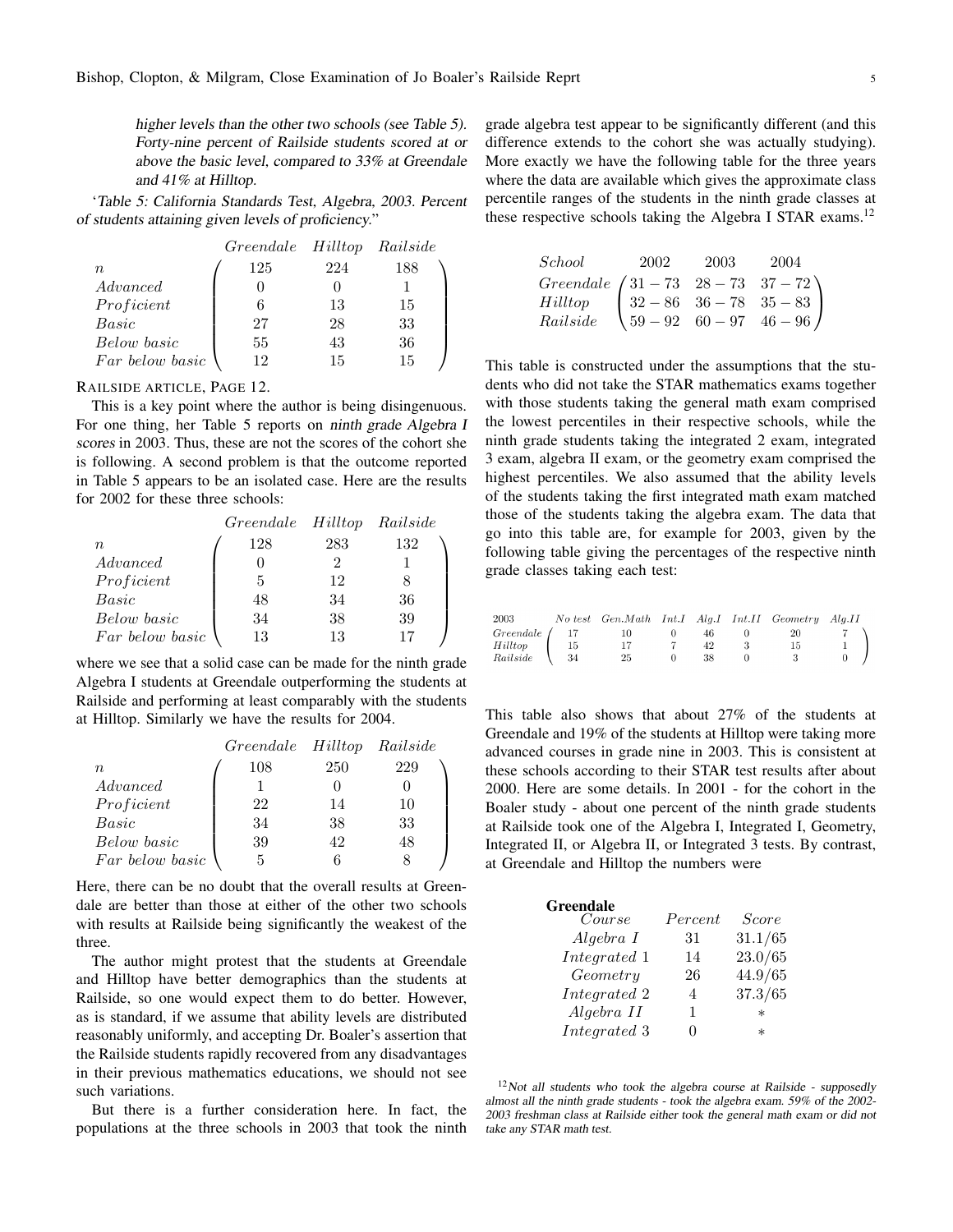reproduce her key Table 2 here.

Table 2

# Assessment Results

| <b>TRADITIONAL</b>       | Mean.     |        | Std       |                  |
|--------------------------|-----------|--------|-----------|------------------|
|                          | score     |        | Deviation | $\boldsymbol{n}$ |
| Y1 Pre-test              | 22.23     |        | 8.857     | 311              |
| Y1 Post-test             | 23.90     |        | 10.327    | 293              |
| Y <sub>2</sub> Post-test | 18.34     |        | 10.610    | 313              |
| <b>RAILSIDE</b>          |           |        |           |                  |
| Mean                     | Std       |        |           | t (level of)     |
| score                    | Deviation | $\eta$ |           | significance)    |
| 16.00                    | 8.615     | 347    |           | $-9.141$         |
|                          |           |        |           | (p < 0.001)      |
| 22.06                    | 12.474    | 344    |           | $-2.040$         |
|                          |           |        |           | $(p = 0.04)$     |
| 26.47                    | 11.085    | 199    |           | $-8.309$         |
|                          |           |        |           | (p < 001)        |

Note the '*n*'s' - virtually no change in the traditional group, but a drop of 43% in the Railside group. Thus, we can assume that the treatment group for the second post-test at Railside was very close in structure to the group of students that took the Algebra I test in 2003, the upper half of the class, while the students who took the second test at the other schools were essentially the students in the second and third quartiles at Greendale and Hilltop.

## The Role of integrated mathematics in the curricula of the schools

On page six of the Railside article the following description of the programs at the three schools was presented.

> "Classes at Railside were heterogeneous as the school had de-tracked classes in previous years; classes at the other two schools were not. We monitored three approaches in the study - traditional and IMP (as labeled by the two schools) and the Railside approach. However, as only one or two classes of students in Greendale and Hilltop chose the IMP curriculum each year there were insufficient numbers of students to include in our statistical analysis.

Actually, the situations at Greendale and Hilltop were much more turbulent than this. Both schools, at the beginning of the Boaler study, had faculties committed to reform math instruction. The program at Greendale had been 100% IMP, and until 2003 - well into the Boaler study - Hillsdale had a significant size contingent of students in their IMP sequence. Just before Boaler's study began, parents at Greendale had forced the school to introduce choice between a traditional curriculum and IMP. In 2003 the Hilltop school district forced

| <b>Hilltop</b> |         |              |
|----------------|---------|--------------|
| Course         | Percent | <i>Score</i> |
| Algebra I      | 42      | 28.7/65      |
| Integrated 1   | 3       | 21.2/65      |
| Geometry       | 10      | 46.9/65      |
| Integrated 2   | 4       | 28.3/65      |
| Algebra II     | 1       | $\ast$       |
| Integrated 3   |         | $^\ast$      |
|                |         |              |

In 2000 about 10% of the ninth grade students at Railside took one of these six tests, but in no case were there enough to record the grades. The situation at Greendale and Hilltop was as follows:

| Greendale    |         |              |
|--------------|---------|--------------|
| Course       | Percent | <i>Score</i> |
| Algebra I    | 35      | $\ast$       |
| Integrated 1 | 5       | $\ast$       |
| Geometry     | 6       | 34.9/65      |
| Integrated 2 | 4       | 30.5/65      |
| Algebra II   | 2       | $\ast$       |
| Integrated 3 | 2       | $^\ast$      |
|              |         |              |

| Hilltop      |           |              |
|--------------|-----------|--------------|
| Course       | Percent   | <i>Score</i> |
| Algebra I    | 34        | $\ast$       |
| Integrated 1 | 22        | $^\ast$      |
| Geometry     | 14        | 35.1/65      |
| Integrated 2 | $^{\ast}$ | $\ast$       |
| Algebra II   | $^{\ast}$ | $\ast$       |
| Integrated 3 | $^\star$  | $\ast$       |
|              |           |              |

This data is relevant because the key argument Dr. Boaler makes to support her conclusions is that by the end of the 10th grade the students at Railside surpassed the achievements of the students at Hilltop and Greendale on her tests. But these students at Railside appear to be those that had continued with the second year of the Railside mathematics sequence. We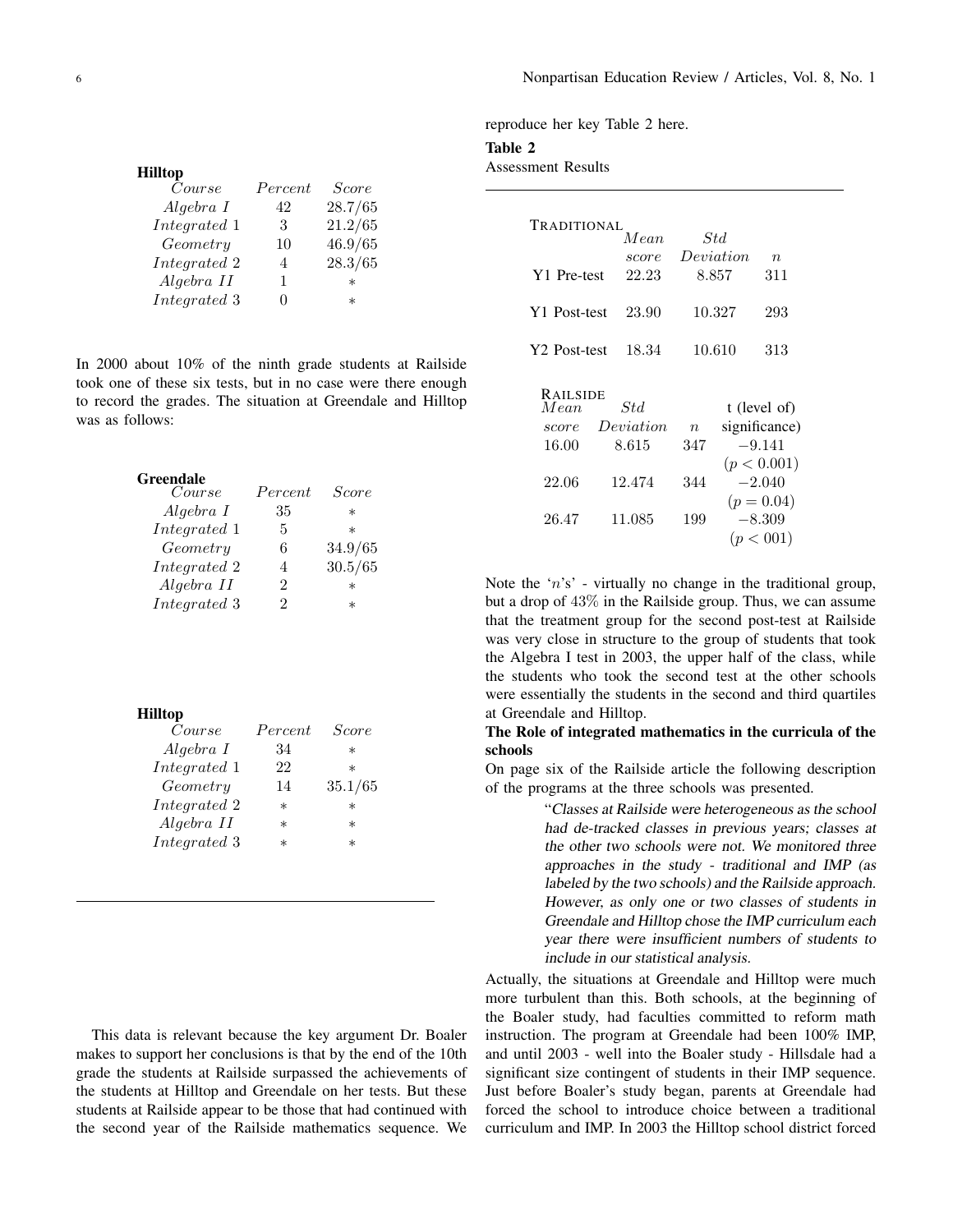the school to drop IMP. In both cases, the faculties appeared to be very resentful. There are stories of students being subjected to pressure to rejoin the IMP classes at Greendale. Indeed, for a period of time a preliminary article that Dr. Boaler had written about IMP and traditional students at Greendale appeared on the Greendale web-site. Here is the abstract from that article:

> "ABSTRACT. The following report gives initial results from the first year of a study of mathematics teaching and learning, conducted by researchers from Stanford University. The study is designed to track and compare students' progress through different mathematics curricular and teaching approaches. In the school discussed in this report, two approaches: <sup>a</sup> traditional algebra and geometry sequence, and an alternative problem-based integrated mathematics approach, are offered concurrently. This school is <sup>a</sup> particularly interesting place in which to study mathematics approaches, as the students were taught mathematics in different ways, but they come from the same school population and have had similar mathematics teaching experiences in the past. Results from the first year of this study indicate that there were no significant difference in tested achievement of students taught through the different curricular approaches. Results also show that students in the different programs are demonstrating important differences in attitude and interest towards mathematics. These differences are particularly important because they are likely to affect the students' subsequent learning of mathematics."

As regards Hilltop, to this day, if one reads the course descriptions on the Hillsdale web-site, the teacher's attempts to inject IMP style material into courses with traditional names is clear.

In 2003, Hilltop dropped IMP. The article in the local paper reporting on the reasons for dropping it pointed out that more than 90% of the students in the IMP classes scored below or far below basic, with similar scores the year before. Moreover the 2004 students did only slightly better. The article also pointed out that students in the standard math classes averaged more than 40 points higher than students in the IMP program.

The same article inplied that the faculty at Hilltop did not entirely accept this decision. In particular, the teachers were said to be critical of using standardized tests to evaluate students in the IMP course.

Parental pressure at Greendale in the late 1990's resulted in the school being forced to offer ninth grade students a choice between IMP and a more traditional curriculum. Virtually all the students elected the algebra sequence in the first years this choice was available. However, the mathematics faculty was very unhappy with this situation and, with Dr. Boaler observing a number of meetings with parents, they tried to convince many of the parents to place their children back in the IMP sequence. There was some justification for this in that in these years the ninth grade students were generally ill prepared

to handle traditional curricula. The reason was that the students at Greendale had taken courses with curricula like Connected Math in middle school and MathLand in elementary school. On the other hand there was at least one letter to the editor of the local paper from a parent complaining that the school was distributing a great deal of information about IMP but saying very little about the reasons for taking a more traditional mathematics sequence.

The IMP program at Greendale is still in place, but a nominal number of students currently take it.

## III. THE RELATION OF CURRICULUM TO OUTCOMES AT THE SCHOOLS

In terms of outcomes, Dr. Boaler points out that 41% of the students in the cohort she studied at Railside were taking "pre-calculus or calculus" in their final years at the school. This number was confirmed by Railside's principal in a phone conversation with one of us. The principal also stated that no Railside student had taken an AP Calculus exam during the last five years, and this was confirmed by the actual data.

The head of the math department at Railside responded to our request for clarification of this point as follows. "I would like to quickly respond to one question directly: AP Calculus at \*\*\* means the same that it means everywhere: that we follow the AP syllabus. Students may of course choose to take the AP test, but the fact that they do not is probably due to the timing of our block schedule."<sup>13</sup>

Moreover, we have the following course descriptions paraphrased from the Railside course catalog:

> PRE-CALCULUS:College preparatory mathematics course #5: explore concepts important for Calculus including Euclidian transformations, trigonometry, linear algebra, and complex numbers.

> CALCULUS, AP College preparatory mathematics course #6: Use the graphing calculator to learn math of infinity, including advanced graphing techniques, derivatives and integrals.

They appear to be descriptions of relatively low level courses. This is consistent with the remediation rates of the students from Railside in mathematics in the California State University System.

We do not regard the remediation rates for the students at Greendale as entirely relevant to our analysis of Boaler's study because only a small percentage of the students at Greendale who started with algebra I or IMP in grade 9 in 2000 were apt to be in the upper thirty three percent eligible for admission to the CSU system. The remediation rates at Hillside are somewhat more relevant since about 30% of the students there that started with Algebra I or IMP in grade nine would be

<sup>&</sup>lt;sup>13</sup>It appears that Dr. Boaler was aware of this problem. The head of the math department at Railside had been awarded <sup>a</sup> grant to do in-service teacher and curriculum development at Railside working with Prof. Boaler and others. The focus was on preparing students for college. In particular the proposal talked about improving the AP outcomes.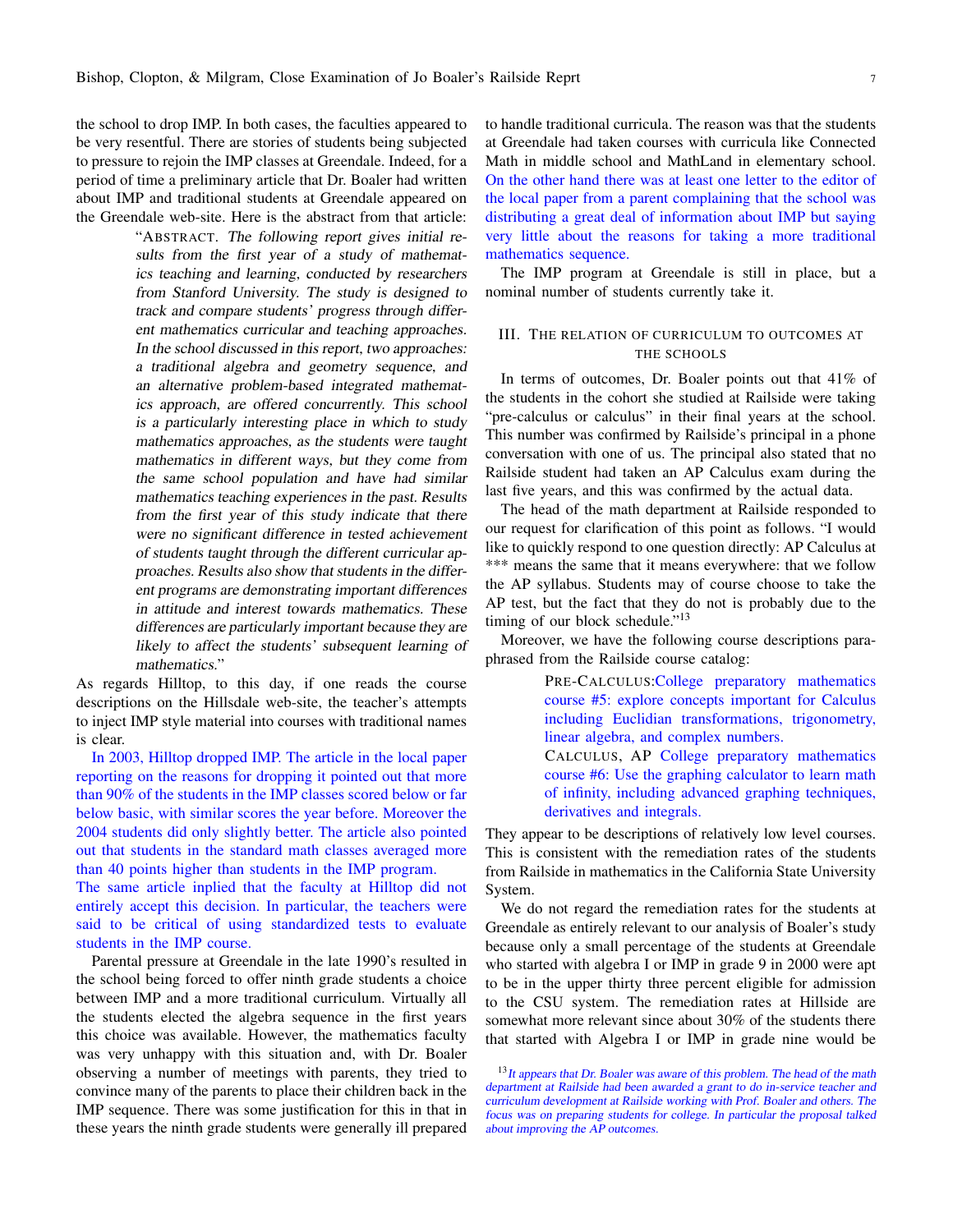eligible for admission to the CSU system. In any case, here is a table showing all three schools' remediation rates compared to the state averages. This table shows that none of the three schools appear to be doing a particularly good job of preparing that part of their students who elect to attend the CSU system, though the outcomes for Railside are clearly the worst of the three.



(Note in particular the results for 2004, which are the results for the cohort of students in Dr. Boaler's study.)

## IV. THE VALIDITY OF THE POST-TESTS USED IN THE RAILSIDE STUDY

"STUDENT ACHIEVEMENT DATA. In addition to monitoring the students experiences of the mathematics teaching and learning we assessed their understanding in <sup>a</sup> range of different ways. At the beginning and end of Years <sup>1</sup> and <sup>2</sup> and at the end of Year <sup>3</sup> we administered tests that were carefully written by the research team and considered by the teachers in each approach to make sure they fairly assessed each approach. The test at the beginning of high school was <sup>a</sup> test of middle school mathematics, as that was the mathematics students would be expected to know at that time. At the end of Year <sup>1</sup> we administered an algebra test. The test was designed to assess only algebraic topics that the students had encountered in common across the different approaches, and we used an equal proportion of question-types from each of the three teaching approaches. At the beginning of Year <sup>2</sup> we administered the same test, giving us <sup>a</sup> record of the achievement of all students starting Year <sup>2</sup> classes. At the end of Year <sup>2</sup> we wrote and administered <sup>a</sup> test of algebra and geometry, again focusing only upon content all students had met, using question types from each approach that teachers from each approach reviewed, and repeated this process at the end of Year 3." FROM PAGE 7 OF THE RAILSIDE STUDY

It is non-trivial to assess test validity, and it is clear from the descriptions of the method of validation given by the author of the Railside study in the last sentence of the paragraph quoted above that no serious attempt was made to validate these tests.

See Appendix 3 for a short description of the issues involved in test validation.

Without a complete discussion of all these validation issues, it is very difficult, in fact really impossible, to evaluate research claims based on a test. There are a number of aspects of the tests that we cannot evaluate since the tests were only given once and we do not have access to the student level results on each item in the tests. However, we can discuss the fourth issue, the extent to which <sup>a</sup> test measures that which it is supposed to measure. Since the study does not really use the initial pre-test or the third post-test we will not study these tests. But we will determine the levels of the first and second post-tests, measuring them against the California Mathematics Content Standards. All three authors of this note helped write the current California mathematics standards. One is a professional mathematics educator, one a professional mathematician, and one a professional statistician and they independently evaluated all the parts of each question on the first and second post-tests. They assigned to each part the California mathematics standards that were relevant to that part, and then the grade levels of these assignments were averaged to measure the grade levels of each question.

It was found that the first post-test is, on average, written at the 5.7*th* grade level while the second post-test is, on average, written at the 6.6*th* grade level. Hence these tests are approximately 3 years below grade level.

This is somewhat subtle. On superficial examination, it appears that many of these questions are at grade level. However, when one looks at the special assumptions and the particular choices for the given data in each problem, it turns out that very elementary methods can be used to resolve the questions, at least to the point asked for by the examiners. We use a term coined by the mathematician J. Dancis, and popularized by the Washington Post education writer and columnist, Jay Mathews, for problems of these kinds, pretend algebra and pretend geometry.

Moreover there are a number of mathematical errors in the problems presented in all four tests, but particularly in the first post-test. One problem, #9 on the first post-test, is particularly problematic though it is not incorrect. A discussion of the difficulties with this problem comprises the entire fourth appendix to this report. The other difficulties with specific parts of problems in the first and second post-tests are discussed in the detailed appendices that follow.

It turns out that there are even more difficulties with the pre-test and the third post-test, though we don't evaluate either of these tests for this study. One particularly egregious error on the pre-test which has an amusing connection with the first post-test follows. The question from the pre-test (which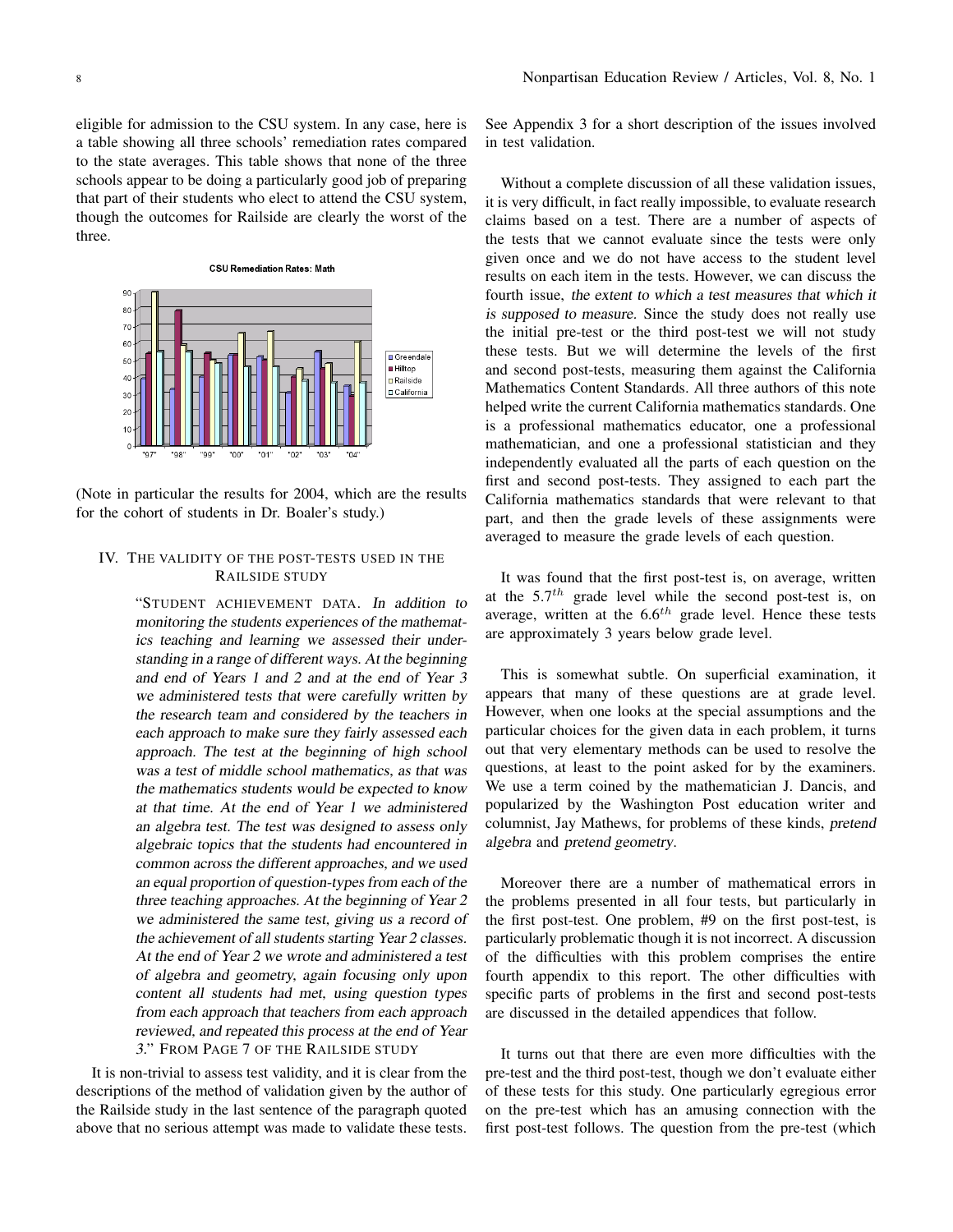is identical to problem (7) on the first post-test) is

9. Ana is training for a race. She runs 10 miles every day. Below are descriptions of 3 of Ana's training runs. Choose the graph that best represents each of Ana's runs.

| Ana ran the first 5 miles<br>very quickly and then<br>slowed down for the last 5<br>miles. | Ana ran a route with 2<br>hills. She ran down the<br>hills quickly, but up them<br>more slowly. | Ana ran at a steady pace<br>for all 10 miles. |
|--------------------------------------------------------------------------------------------|-------------------------------------------------------------------------------------------------|-----------------------------------------------|
| Graph                                                                                      | Graph                                                                                           | Graph                                         |

The answer for (b) in the pretest was given by the following graph



which actually represents turning around at the bottom of the hill and going backwards. It appears that this error was pointed out, because in the year 1 post-test, the graph is replaced by this one



but it is still peculiar. Here Ana descends the first hill at an extremely high rate of speed then goes up the second hill which must be almost vertical - at a crawl, and seems to be constantly accelerating as she goes down the second hill.

One problem that is incorrect as stated is problem #4 on the third post-test. This problem asks that students find the lengths of the sides and the missing angles for a triangle with a base of length 10 units, area 62 square units, and one angle being 40 degrees.

> <sup>A</sup> triangle has an area of <sup>62</sup> sq units. If one side is <sup>10</sup> units, and one angle measures <sup>40</sup> degrees find possible measurements for the other sides and angles. Draw the triangle and label sides and angles.

The wording tends to imply there is only one such triangle. Indeed, this would have been the case if the area had been somewhat larger, say larger than 68.687 square units. However, in all but one case when the area is less than 68.6869 square units there are two non-congruent triangles. To solve the problem we have to first determine the number of noncongruent triangles with one side of length 10, one 40 degree angle, and total area 62 square units. There are two possible cases. The first case is where the given side contains the vertex of the 40 degree angle, and the second case is where the 40 degree angle is opposite this edge. The first case always exists. If we place the 40 degree vertex at the origin and the given side along the positive x-axis, then the coordinates of the missing vertex are (12*.*4*cot*(40)*,* 12*.*4) which is approximately (14.778, 12.4). Consequently, we have the side lengths given as  $12.4/\sin(40)$  and  $\sqrt{(12.4/\sin(40))^2 - 240\cot(40) + 100}$ , while the measure of the angle opposite the 10 unit side is given in degrees as  $50 - arctan(cot(40) - 10/12.4)$ .

The second case is more delicate. We have to determine that the second case exists. First note that the opposite vertex must lie on the circle of radius 5*/sin*(40) where the given side is a chord on this circle. The triangle with largest area having base of length 10 and opposite angle 40 degrees is the triangle where the opposite vertex lies on the intersection of this circle and the perpendicular bisector of the chord. The height of this point above the chord is 5*cot*(20) which is approximately 13.737. Since this number is greater than 12.4, there are two points on the circle having height 12.4 above the chord. They give congruent triangles, each having the desired area, so we only need to determine one of them. Set the center of the circle at  $(0,5cot(40))$  so the chord is the segement on the *x*-axis between (*−*5*,* 0) and (5*,* 0). Then the equation of the circle is  $x^2 + (y - 5cot(40))^2 = 25/sin^2(40)$  and the coordinates of the opposite vertex are

$$
(\sqrt{25/sin^2(40)-(12.4-5cot(40))^2}, 12.4).
$$

From this the side lengths and the trig functions associated to the remaining angles are directly determined.

Extreme care has to be taken in grading this problem since any student attempting to discuss the triangle where the 40 degree angle is opposite the given side has to realize that the construction is not obtained via a general argument, and has to justify the existence of the triangle. Of course, the triangle where the 40 degree angle is not opposite the 10 unit side is very direct to construct and is a consequence of a general argument.

## The validity of the measurements provided by the Boaler tests

Since the levels of these two exams were so far below what is expected in California and high achieving countries in algebra and geometry, it was originally thought that we should measure their content validity against the K - 7 California mathematics standards. However, since these tests claim to measure what students should know in the first two years of high school we measured them against the Algebra I standards and the Geometry standards.

THE ALGEBRA I STANDARDS NOT COVERED BY THE TESTS. There are 25 distinct standards for Algebra I, and most of them are of major importance. The following list is those standards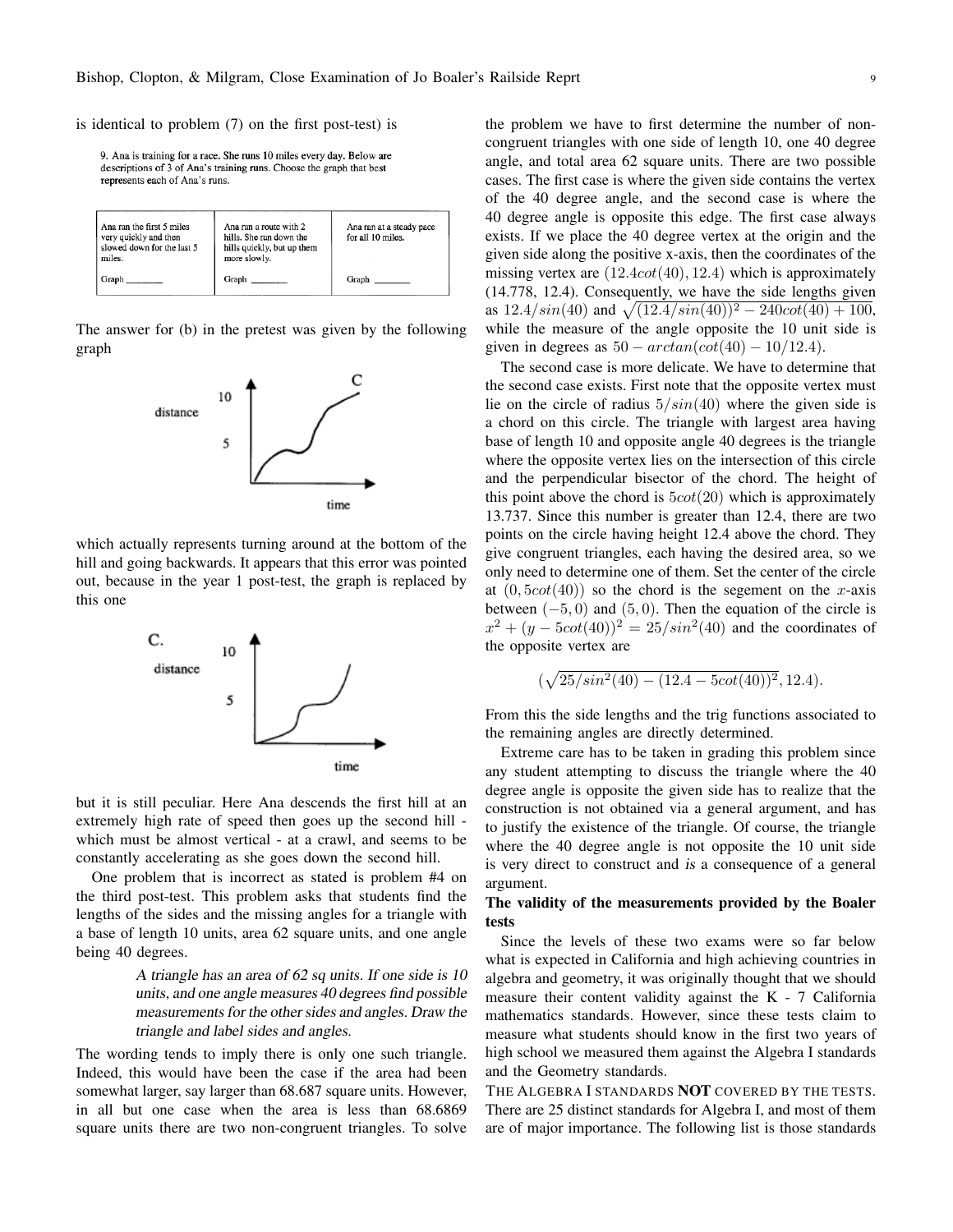that are not covered in any way, except as noted for 10.0 and 13.0, by any of the questions in these tests.

> 1.0 Students identify and use the arithmetic properties of subsets of integers, rational, irrational and real numbers. This includes closure properties for the four basic arithmetic operations where applicable.

> 2.0 Students understand and use such operations as taking the opposite, reciprocal, raising to a power, and taking a root. This includes the understanding and use of the rules of exponents.

> 3.0 Students solve equations and inequalities involving absolute values.

> 6.0 Students graph a linear equation, and compute the *x*- and *y*- intercept (e.g., graph  $2x + 6y = 4$ ). They are also able to sketch the region defined by linear inequality (e.g., sketch the region defined by  $2x + 6y < 4$ ).

> 7.0 Students verify that a point lies on a line given an equation of the line. Students are able to derive linear equations using the point-slope formula.

> 8.0 Students understand the concepts of parallel and perpendicular lines and how their slopes are related. Students are able to find the equation of a line perpendicular to a given line that passes through a given point.

> 10.0 Students add, subtract, multiply and divide monomials and polynomials. Students solve multistep problems, including word problems, using these techniques. The nearest any problem in the first and second post-tests comes here is #9 of post-test <sup>2</sup> which supposes that <sup>a</sup> rectangular prism with <sup>a</sup> square base having side length *a*, height *h* and is one-third filled with water having <sup>a</sup> <sup>a</sup> total volume of *W* cubic units. The question then asks for the formula in terms of *a*, *W* for *h*, that is,  $3W/a^2$ .

> 11.0 Students apply basic factoring techniques to second and simple third degree polynomials. These techniques include finding a common factor to all of the terms in a polynomial and recognizing the difference of two squares, and recognizing perfect squares of binomials.

> 12.0 Students simplify fractions with polynomials in the numerator and denominator by factoring both and reducing to lowest terms.

> 13.0 Students add, subtract, multiply, and divide rational expressions and functions. Students solve both computationally and conceptually challenging problems using these techniques. The closest any problem in the first and second post-tests comes to this standard is #4 of the second post-test which is extensively discussed in Appendix 2, and doesn't really come close to the level expected here.

> 14.0 Students solve a quadratic equation by factoring or completing the square.

15.0 Students apply algebraic techniques to rate problems, work problems, and percent mixture problems.

16.0 Students understand the concepts of a relation and a function, determine whether a given relation defines a function, and give pertinent information about given relations and functions.

17.0 Students determine the domain of independent variables, and range of dependent variables defined by a graph, a set of ordered pairs, or symbolic expression.

18.0 Students determine whether a relation defined by a graph, a set of ordered pairs, or symbolic expression is a function and justify the conclusion.

19.0 Students know the quadratic formula and are familiar with its proof by completing the square.

20.0 Students use the quadratic formula to find the roots of a second degree polynomial and to solve quadratic equations.

21.0 Students graph quadratic functions and know that their roots are the *x*-intercepts.

22.0 Students use the quadratic formula and/or factoring techniques to determine whether the graph of a quadratic function will intersect the *x*-axis in zero, one, or two points.

23.0 Students apply quadratic equations to physical problems such as the motion of an object under the force of gravity.

> 24.1 Students explain the difference between inductive and deductive reasoning and identify and provide examples of each. 24.2 Students identify the hypothesis and conclusion in logical deduction.

> 24.3 Students use counterexamples to show that an assertion is false and recognize that a single counterexample is sufficient to refute an assertion.

> 25.2 Students judge the validity of an argument based on whether the properties of the real number system and order of operations have been applied correctly at each step.

> 25.3 Given a specific algebraic statement involving linear, quadratic or absolute value expressions, equations or inequalities, students determine if the statement is true sometimes, always, or never.

THE GEOMETRY STANDARDS COVERED BY THE TESTS. Next we look at the geometry standards that are measured by her tests. As was the case with algebra the California geometry standards are limited in number - there are only 22 - but they are very focused, and virtually all of them are essential for students to know. We now list the extremely few standards that are covered in even the most superficial way in the two Boaler exams: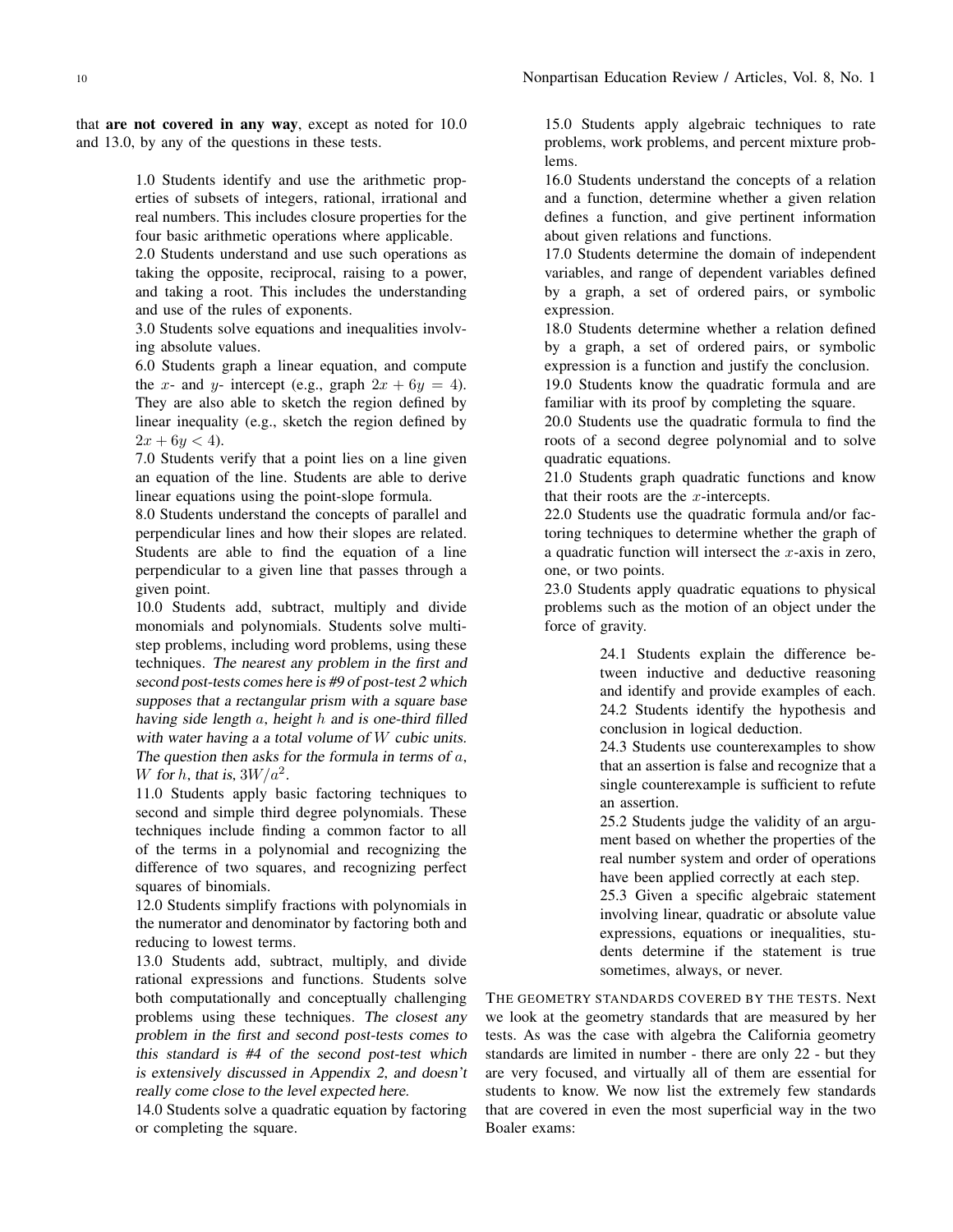5.0 Students prove that triangles are congruent or similar, and they are able to use the concept of corresponding parts of congruent triangles.

6.0 Students know and are able to use the triangle inequality theorem.

9.0 Students compute the volumes and surface areas of prisms, pyramids, cylinders, cones, and spheres; and students commit to memory the formulas for prisms, pyramids, and cylinders.

10.0 Students compute areas of polygons, including rectangles, scalene triangles, equilateral triangles, rhombi, parallelograms, and trapezoids.

13.0 Students prove relationships between angles in polygons by using properties of complementary, supplementary, vertical, and exterior angles.

15.0 Students use the Pythagorean theorem to determine distance and find missing lengths of sides of right triangles. This is represented in an extremely weak way by problem #5 of the second posttest, which can be answered without the use of the Pythagorean theorem if students are aware of the  $(3, 4, 5)$  right triangle.

These are all standards that have been, to a large degree, covered in earlier courses. All the basic material that is new to the geometry course, such as ruler and compass constructions, beginning trigonometry, simple proofs, or the content of the last two standards,

> 21.0 Students prove and solve problems regarding relationships among chords, secants, tangents, inscribed angles, and inscribed and circumscribed polygons of circles.

> 22.0 Students know the effect of rigid motions on figures in the coordinate plane and space, including rotations, translations, and reflections.

is simply not represented in these tests.

THE ALGEBRA II STANDARDS COVERED BY THE BOALER TESTS. There are 24 standards in the California Algebra II standards. Here are the standards that these tests cover in any way.

> 2.0 Students solve systems of linear equations and inequalities (in two or three variables) by substitution, with graphs, or with matrices. Of course it must be noted here that the only methods expected in these tests are substitution and possibly graphing.

> 22.0 Students find the general term and the sums of arithmetic series and of both finite and infinite geometric series. This is represented in and extremely weak way by #2 on the pre-test, which is repeated as #7 on the second post-test.

Since these tests are assumed to generally cover just the material in the first algebra course and the geometry course, we do not regard the lack of any substantive questions about the content of the second algebra course as germane. The remarks above are included only for completeness.

### V. CONCLUSION

. We conclude that these tests cannot measure that which they are supposed to measure, and consequently, whether or not they are consistent measurement instruments, they are of minimal value in determining student achievement in mathematics at the ninth and tenth grade levels.

As a consequence of our analysis we can say that it is unrealistic to try to draw any valid conclusions about student mathematics achievement at the high school level based on the Boaler tests. It is consistent with this conclusion that all the other measures of student achievement we studied gave a dramatically different picture than the Boaler tests did.

### VI. APPENDIX 1: THE EVALUATION OF THE NINTH GRADE POST-TEST

The three authors independently reviewed and evaluated the questions on this test against the California Mathematics Standards. All three were involved in writing these standards, and consequently were very familiar with them and the levels of competency expected for each standard. Their individual comments are presented in detail below, identified by the first letter of the authors last name. Here is a summary chart showing the grade levels assigned to each part of each problem. (8 means Algebra I.)

Ninth grade posttest - grade levels of problems



As can be seen, there is substantial agreement among the authors as to the grade levels of the 24 parts of this exam. Since problem #6d was not well posed, two of the three authors did not rate it.

| The average grade level of the 9 problems | 5.7  |
|-------------------------------------------|------|
| Standard deviation for the 9 problems     | 1.19 |
| Average grade level of all 23 parts       | 6.03 |
| Standard deviation for the 23 parts       | 1.13 |
|                                           |      |

We now give the detailed evaluation of the problems on this test. Note that a number of the problems are ill-posed or otherwise mathematically inappropriate. This will be noted in the comments.

Problem (1) Simplify each expression

 $a. 5 - 3 - 4 \times 2 =$ b.  $15 - 2(4 + 6) =$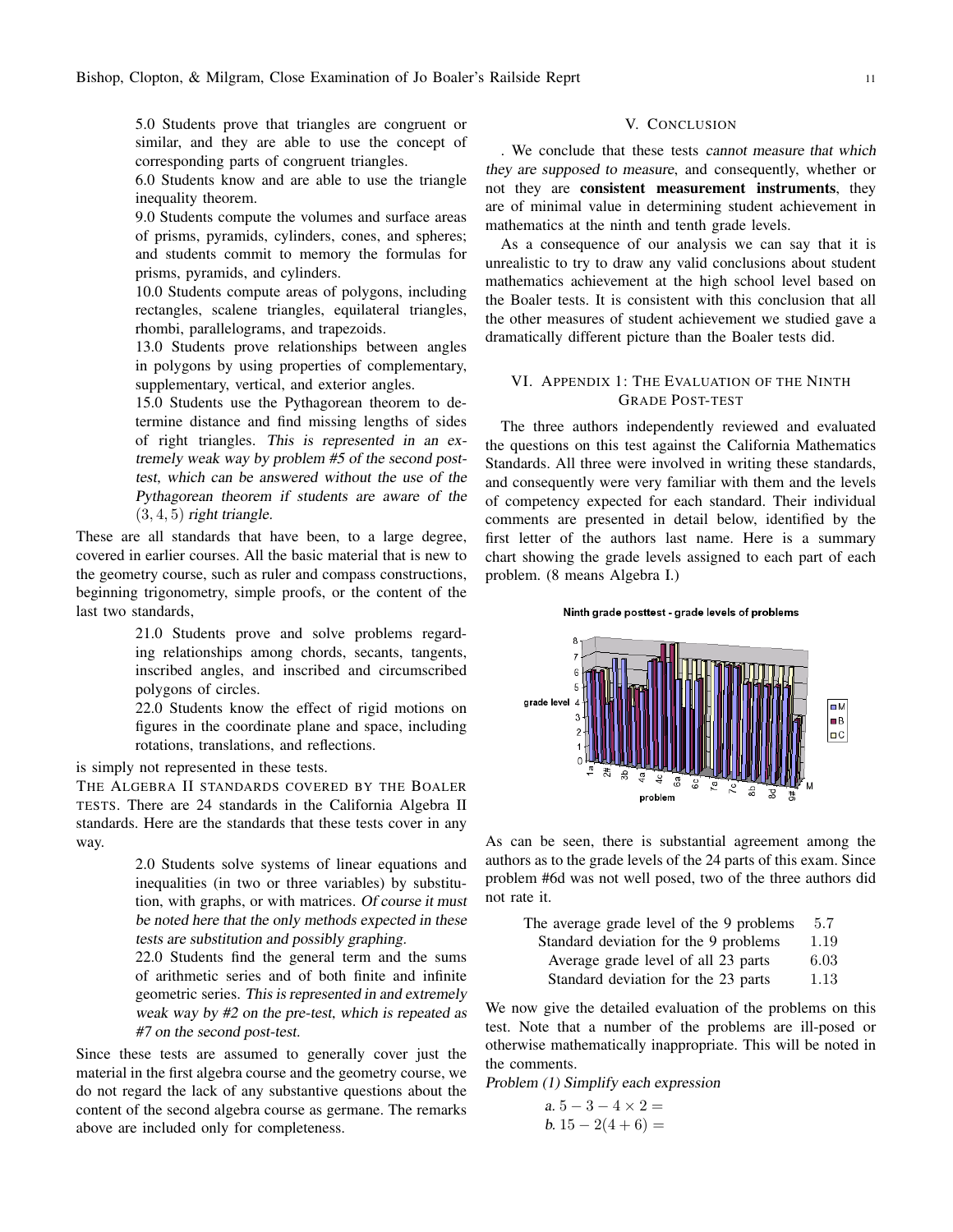$1(a)$  (M,B)  $6AF1.3<sup>14</sup>$  [Order of operations], but the easiest part of it only.

(C) 4AF1.2. The problem says simplify, but the test's authors probably want it solved. It is rather difficult to peg this item to a standard. Order of operations doesn't show up until 6AF1.3, but by then the student is way beyond what is asked in this problem. One could argue for 3NS2.8 and/or 3AF1.2 for the operations involved. Maybe the fair placement is 4AF1.2 even though parentheses are not involved. 1(b) (M, B, C) 4AF1.3. The illustrative examples are virtually the same.

Problem (2) Using three of these operations  $(+, -, \times, \div)$  and some numbers, write an expression that equals 12.

> (M) This question is not very well posed - what does the phrase "using three of these operations" mean? I conceive of  $(0 - 0) \times 0 + 12$  as a possibility, also a nonsense phrase "I am using three symbols but they don't mean anything +*, −, ×*, now I am writing what I want this expression to be, 12."

In any case, this is covered by 4AF1.3.

(B) Easy. This problem could be regarded as third grade level, but if students have never been asked a question of this type before they could have difficulties.

(C) 4AF1.3. This is a fake "real-world" problem use a specific number of operations and any numbers you want. In any case, the student is very able to do this with 4AF1.3

Problem(3) Here is a rectangle. The sides are  $2x+4$  and 6 units.

a. Find the perimeter of the rectangle. Simplify your answer if possible.

b. Find the area of the rectangle. Simplify your answer if possible.

c. Draw and label <sup>a</sup> rectangle with the same area that you found in part b, but with <sup>a</sup> different length and width. Show your work.

a. (M) Aside from the fact that one side is given by an expression in a variable  $2x + 4$ , this is evaluated as follows. First the meaning of  $2x + 4 = y$ is fully covered by 4AF1.5. Then 4MG1.4 covers 3(a), except for the requirement that the resulting value  $2(2x + 4) + 2 \times 6$  be "simplified." Of course, simplification is ambiguous. The expression above is pretty simple. Rewrite it as  $4x + 20$  which is what I suppose is meant. But almost entirely, the simplification requirement is covered by the standards in 7AF.

(B) Grade 7 is more than generous. 5AF1.3 is not keyed but it is "know and use the distributive property in equations and expressions with variables," and perimeter and area are 4MG1.0 unless "understand" doesn't mean "understand and compute" in which case it moves up to Grade 5. And there is still Grade 6 to play with so I'd put it there because of the level of sophistication.

(C) 5AF1.3. The first part of the proble, to write the expression, is 4AF1.1 but writing expressions also shows at 5AF1.2. It is the "simplify" part of the problem that is tricky. The standards don't get to formal simplification of expressions with variables until Algebra I, but formal simplification is clearly expected in 5AF1.3. Note that the problem is not evaluation because the value of *x* is never stipulated. b. (M, B) The formula for the area is covered by 4MG1.4, and the simplification requirement is covered by the 7AF1.3.

(C) 5AF1.3. Same argument

c. (M, B) 4MG1.3, 4MG1.4 cover 3(c), except for the explicit method of determining the side lengths. This is ambiguous, however what we think they had in mind was that the area equals  $6(2x + 4) = 3 \times$  $2 \times 2(x+2)$ , so this can be written as a product of an integer side length and a side length involving *x* in a number of ways, for example 3 and  $4(x + 2)$ or 2 and  $6(x+2)$  or 4 and  $3(x+2)$  or even 1 and  $12(x+2)$ . If this is what is expected then the correct standards are 5NS1.4, and 4NS4.1, 4NS4.2, together with the weakest form of 8-2.0 (which isn't really necessary here).

(C) 5AF1.3. Same argument

Problem (4) Solve the folowing equations, check your answers and show your work:

a.  $5x - 3 = 101$  b.  $3x - 1 = 2x + 5$ c.  $x^2 = 4$ 

> (a) (M,B)  $5x - 3 = 101$ . The standards for the basic manipulation of such equations are 4AF2.0, 4AF2.1 and 4AF2.2. But the explicit requirement to solve such an equation is 5AF1.2.

> (C) 6AF1.1. 5AF1.2 calls for evaluation by substitution but this is solving and probably would not be done by guess and check.

> > (b) (M) equations of this type,  $3x-1 = 2x+$ 5, are covered by 7AF4.1, but at a higher level, since in this seventh grade standard the coefficients can be rational numbers.

(B) The phrase "two-step" ought to make it clear but it doesn't because "*n*-step" is ill defined. Isn't  $2x+3=7$  a two-stepper, not just a one step problem as indicated in the example for 6AF1.1?

(C) 7AF4.1. It was difficult for me to classify this one

<sup>&</sup>lt;sup>14</sup> The first number in these standards abbreviations is the grade level. Here, 8 means the Algebra <sup>I</sup> standards, <sup>9</sup> means the Geometry standards, and <sup>10</sup> means the Algebra <sup>2</sup> standards. The California Mathematics Standards have <sup>4</sup> mains strands, Number Sense, abbreviated NS, Algebra and Functions, abbreviated AF, Measurement and Geometry, abbreviated MG, and Statistics, Data Analysis and Probability, abbreviated SD. Thus 6AF1.3 means grade 6, Algebra and Functions, standard 1.3, and 9-7 means Geometry, Standard 7.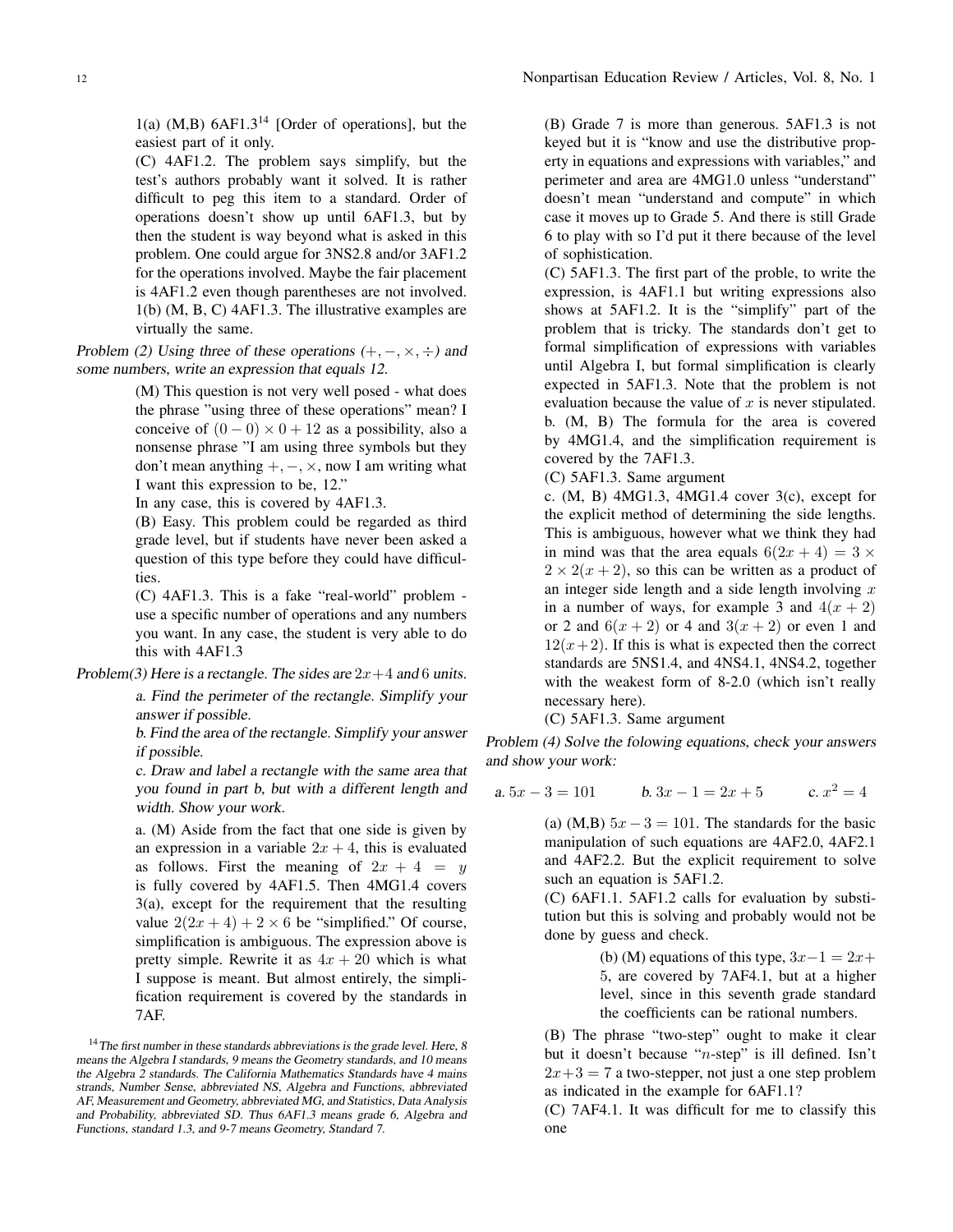(c) (M)  $x^2 = 4$ . In 7NS2.4 the illustrative example is a harder case of this type of equation.

(B) Does one get negative square roots in 7NS2.4? How do you sketch the square? This is an extremely simple problem for the standard 8-14.0; i.e., it is an instance of "pretend algebra."

(C) 5NS1.3. The expression  $x^2 = 4$  is not solving a second degree equation, it is knowing what a variable is and what squared is. I see some 5NS1.3 and 4AF1.2 here, and also knowing that  $2 \times 2 = 4$ , which students should know in first grade (1NS2.1).

Problem (5) Use 2 different methods to find where the following two lines intersect. Show your work.

$$
\begin{array}{rcl}\ny & = & x+6 \\
y & = & -2x+3\n\end{array}
$$

(M) I do not know what is meant by "two different methods." What determines when two ways of solving these two equations are "different?"

(B) Maybe the methods are meant to be subtraction, substitution, or graphing. Guess and check should not be acceptable for either of them. To be sure we need to see the scoring rubric though?

(M) Leaving aside the issue that the question is not well posed, the equations themselves are sufficiently elementary that they can be solved by guess and check, or graphing. In part, this question is covered by 5AF1.1 and 5AF1.5. It is also covered by 7AF4.1, and 4AF2.0, 4AF2.1, 4AF2.2. [This is a "pretend algebra" problem. It looks like it should represent the true standard 8-9.0, but it does not really rise to the level expected there.]

(B) 8-9.0 is where it has to be put, but with a comment that it does not rise to the expected level. (C) 8-9.0, but at a very low level. The two ways they are looking for are the fuzzy way (graphic guessing) and tabled guess and check (you have to know that the lines intersect when the same values satisfy both equations). Reluctantly granting Algebra I on this one.

Problem (6) SuperSlide waterslide park charges \$10 for the first 3 rides. Each additional ride costs \$2.

> a. How much would <sup>34</sup> rides cost? Show your work. b. You spent \$18 on rides down the waterslide. How many rides did you take?

c. What rule tells you the cost of *n* rides?

d. WonderWater park charges \$15 for 3 rides and \$2 for each additional ride. Which park is <sup>a</sup> better value? Explain why.

> a. (M) 6AF1.2 in a weak form (only one variable) is appropriate for 6(a).

(C) 7AF1.1 and 7AF1.2.

b. (M) 6AF1.1 and 6AF1.2 are the relevant standards for 6(b),

(C) 7AF1.1 and 7AF1.2.

c. (M) 6AF1.2 is again the relevant standard for  $6(c)$ .

(C) 7AF1.2.

(B) I have a greater objection to 6(a) and 6(b) in that they can be answered with only number sense at the fourth or even third grade level with no algebra at all. If the order were reversed with an intro as for #8 and the old (a) and (b) becoming "Using (a), conclude that..." But it's not. I'd also prefer "function" to "rule" and with the restriction that *n* be greater than or equal to 3.

d. (B M) Part (d) is not well-posed. Since there is no "correct" answer for this part we will not consider it.

(C) 7AF1.1, 7AF1.2, 7AF1.5. This is a bad question that we would never allow. One could call it a trick question because there is the implication that one is always better than the other. Note that I pick grade 7 standards because 6AF1.2 calls for evaluation rather than solution.

7. Ana is training for a race. She runs 10 miles every day. Below are descriptions of 3 training runs. Choose the graph that best represents each of Ana's runs.

| Ana ran the first 5 miles<br>very quickly and then<br>slowed down for the last 5<br>miles. | Ana ran a route with 2<br>hills. She ran up the hills<br>slowly, but down them<br>more quickly. | Ana ran at a steady pace<br>for all 10 miles. |
|--------------------------------------------------------------------------------------------|-------------------------------------------------------------------------------------------------|-----------------------------------------------|
| Graph ________                                                                             | Graph                                                                                           | Graph                                         |



(M) This multiple choice question is appropriate for 5AF1.1. It might also fit under 5SD1.4, but perhaps a better standard here would be 7AF1.5 (Represent quantitative relationships graphically and interpret the meaning of <sup>a</sup> specific part of <sup>a</sup> graph in the situation represented by the graph). Unfortunately, part (b), as was noted earlier, is somewhat stange, and was badly done in the pre-test.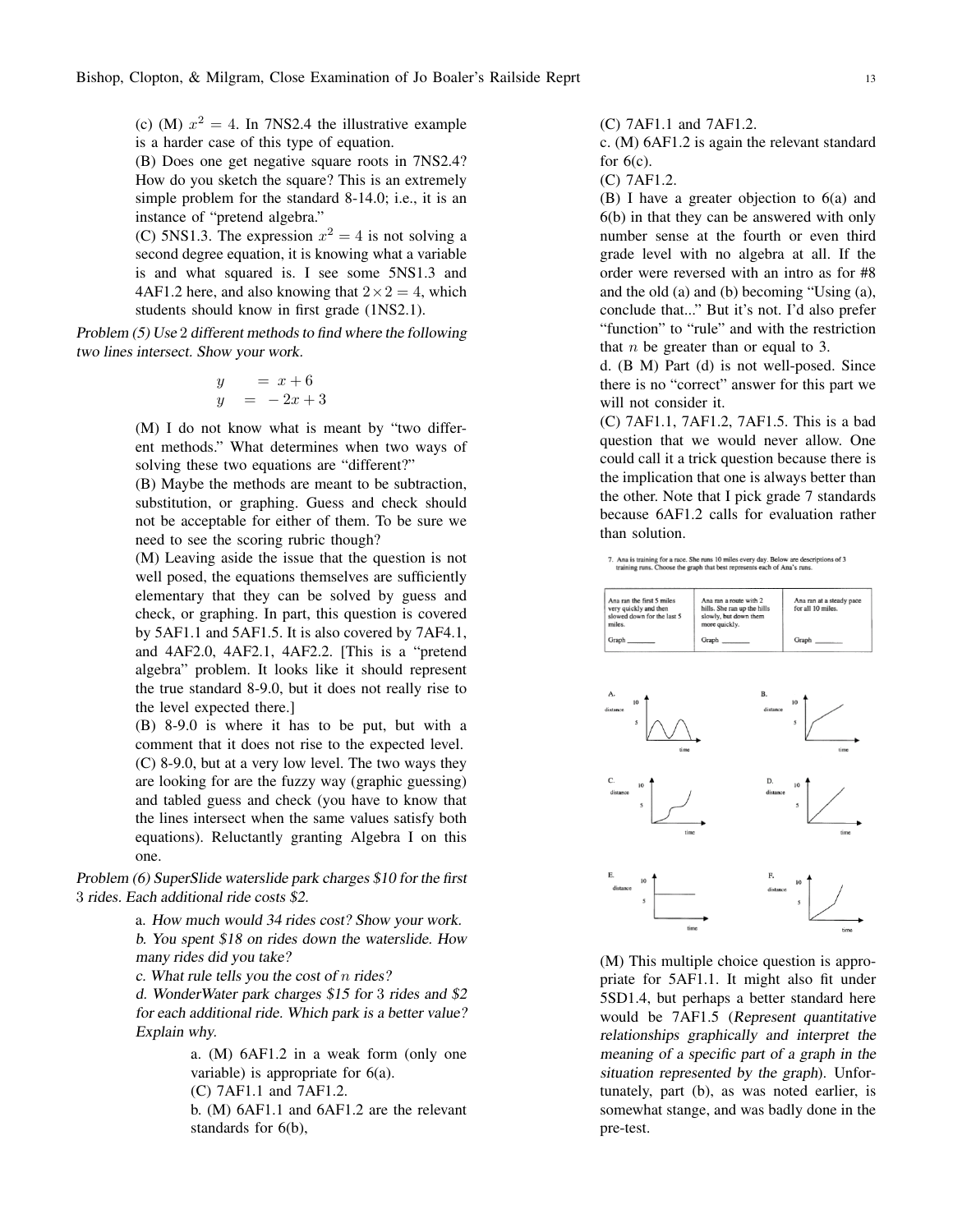#### (B) Seventh grade level.

(C) 7AF1.5 for each of the three parts

Problem (8) Fishy Expressions The Osea Aquarium keeps careful track of the amount of food it feeds its animals. Shown here is <sup>a</sup> table of variables, or <sup>a</sup> key, the the aquarium workers use to help them with their records.

- *D* total number of dolphins
- *A* total number of adult sea otters
- *Y* total number of young sea otters
- *P* pounds of fish eaten by one dolphin each day
- *Q* pounds of squid eaten by one dolphin each day
- *R* pounds of fish eaten by one sea otter (both adults and young) (Note: <sup>A</sup> squid is not <sup>a</sup> fish)

Use variables to write an expression that represents each of the following:

a. The total number of otters.

b. The total amound of fish needed each day to feed all of the dolphins and all of the sea otters.

c. There are <sup>10</sup> more adult sea otters than young sea otters.

Write a phrase that explains what each of the following expressions represents.

$$
d. Q \times D
$$
  
e.  $A + Y = 4D$ 

(B,M) All five parts are appropriately covered by the 6AF1.2. They are also covered by 7AF1.1.

(C) Parts (a) through (c) and (e), 7AF1.1 at <sup>a</sup> very low level

> d. 7AF1.1 at <sup>a</sup> very low level, note that this is reverse of what the standard says but sometimes one does reverse things on <sup>a</sup> test

Problem (9) Here are two circular disks. <sup>A</sup> positive integer is written on each side of each disk. All four of the numbers are different. By tossing the disks in the air and adding together the numbers that land face up, you can get totals of 8, 9, 11, or 12.

> a. If possible, find the numbers on the other side of each disk.

> b. Find <sup>a</sup> pair of disks that would give you totals of four consecutive integers (for example 2,3,4,5). What numbers are on each side of each disk? Explain how you figured it out.

> (M) Supposedly <sup>a</sup> mathematical reasoning problem. However, the only method students at this level have for solving it is informed guessing. <sup>I</sup> regard this as one of the weakest forms of math reasoning, and here, since all the numbers are small, so the possibilities for the answer are quite limited in number, the level of reasoning needed to answer the questions as stated is minimal. 4SD2.1, 4MR1.1, 4MR2.3.

(B) 4MR2.6.

(C) 4SD2.1, 4MR2.6.

## VII. APPENDIX 2: THE EVALUATION OF THE SECOND POST-TEST

Here is <sup>a</sup> summary chart showing the grade levels assigned to each part of each problem. (8 means Algebra I, <sup>9</sup> means Geometry, and <sup>10</sup> means Algebra II.)

#### Tenth grade posttest - grade levels



As can be seen, there is substantial agreement among the authors as to the grade levels of the <sup>24</sup> parts of this exam.

| The average grade level of the 12 problems | -6.66 |
|--------------------------------------------|-------|
| Standard deviation for the 12 problems     | 1.14  |
| Aversoe grade level of all parts           | 6.20  |

Average grade level of all parts 6*.*20 Standard deviation for the parts 1.78

We now give the detailed evaluation of the problems on this test. Note that <sup>a</sup> number of the problems are ill-posed or otherwise mathematically inappropriate. Problem (1).

> $\mathbf{1}$ Here is a five-pointed star. The shaded region in the middle of the star is a regular pentagon. Find b.

 $b =$ 

(M) 6MG2.2. This is pretty close to what is expected in 6MG2.2: Use the properties of complementary and supplementary angles and the sum of the angles of <sup>a</sup> triangle to solve problems involving an unknown angle.

(B) 6MG2.2, but too difficult for an assessment even at 9-12.0 without similar problems having been discussed in class or done as homework.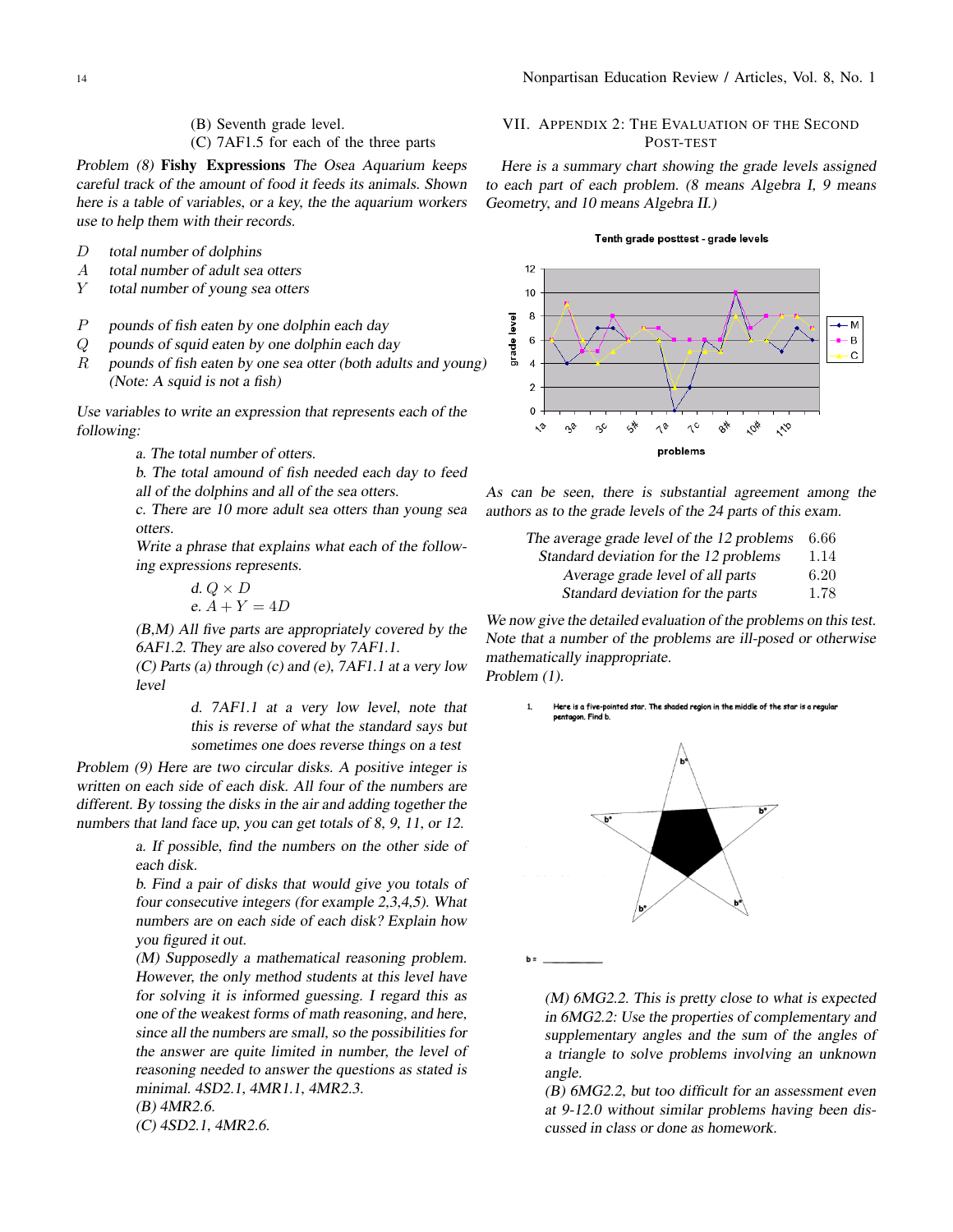(C) 6MG2.2. This problem can be solved with 6MG2.2 but it is quite difficult at that level. The question is very simple at 9-12.0, and there is really no standard in between

Problem (2) Nina tries to make <sup>a</sup> triangle with three sticks that are 10, 5, and <sup>17</sup> units long. Akim tries to make <sup>a</sup> triangle with three sticks that are 10, 8, and 13.5 units long. Only one of them is successful. Which one of them is able to make <sup>a</sup> triangle? Explain your reasoning. You may use diagrams.

> (M) Fourth grade level, but does not exactly match any fourth grade standard. In Appendix <sup>E</sup> of the <sup>2000</sup> framework one finds the following problem in the 4MG section:

> > 3.7 Assume that the sum of the length of any two sides of <sup>a</sup> triangle is greater than the length of the third side. If the lengths of the sides of <sup>a</sup> triangle are required to be whole numbers, how many such triangles are there with <sup>a</sup> perimeter of 14? List all of them.

Thus, one can assume that <sup>a</sup> problem which rests on knowing the fact that the sum of the lengths of any two sides of <sup>a</sup> triangle is greater than the length of the remaining side is at fourth grade level.

(B) 9-6.0, but that is really too high because of the formality of that standard as <sup>a</sup> theorem, not "Explain your reasoning." Without <sup>a</sup> scoring rubric, it can't be known.

(C) 9-6.0 - even though students will probably solve it by 5MG2.1, the geometry standard itself is explicit and very easy but ths concept just doesn't appear earlier.

Problem (3) a. Solve for  $a$  if  $a + 5 = 3.5$ .

b. Solve for *b* if  $b + 2$  is equal to 2*b*. *c*. Solve for *c* if  $c^2 + 1 = 10$ .

(M) This is virtually identical to (4) on the first posttest. Thus it is possible to repeat the discussion in our evaluation of that question.

a.

(M) 5AF1.2. (B) 5AF1.2 because the answer is negative. (C) 6AF1.1.

b.

(M) 7A4.1. (B) 5AF1.2, but it's really <sup>a</sup> guess and check at about Grade 3. (C) 4AF2.1.

c.

(M) 7NS2.4. (B) 8-14.0, but "pretend algebra" because it's so simple. (C) 5NS1.3.

Problem (4)

4. Given that ARSO is similar to APQO, find x and y. Show all of your work.



(M) 6NS1.3. First comment: <sup>A</sup> 3*,* 4*,* 6 triangle does not look too much like the picture illustrated - it is considerably flatter with the angle between the sides of lengths three and four larger than illustrated. Indeed, if the first two vertices are  $(0,0)$  and  $(6,0)$ , then the third vertex is  $(29/12, (7 \times 65)^{5}/12)$  which is approximately (2.416666, 1.777561657) But this is irrelevant to the problem. In the problem what is needed is only to understand that any two corresponding sides of similar triangles form <sup>a</sup> proportion. Thus  $4/3 = (4+x)/4 = y/6$ . Then one cross multiplies to solve for *x* and *y*. The relevant standard is 6NS1.3:

> Use proportions to solve problems (e.g., determine the value of *N* if  $4/7 = N/21$ , find the length of <sup>a</sup> side of <sup>a</sup> polygon similar to <sup>a</sup> known polygon). Use cross-multiplication as a method for solving such problems, understanding it as the multiplication of both sides of an equation by <sup>a</sup> multiplicative inverse.

(B) 6NS1.3.

(C) 6NS1.3.

Problem (5)  $\Delta PQR$  is a right triangle with hypotenuse *PQ* measuring 10 units. Find one pair of possible values for the lengths of *P R* and *RQ*.

$$
PR = \underline{\hspace{2cm}}
$$

 $RQ =$ 

(M) 7MG3.3, (but see comments below). This problem, in full generality, requires knowing the inverse of the Pythagorean theorem (7MG3.3 - Know and understand the Pythagorean theorem and its converse and use it to find the length of the missing side of a right triangle and the lengths of other line segments and, in some situations, empirically verify the Pythagorean theorem by direct measurement). Thus *X*, *Y* and 10 are the sides of <sup>a</sup> right triangle if and only if  $X^2 + Y^2 = 100$ . Hence, setting *X* equal to any real or rational number less than <sup>10</sup> and greater than <sup>0</sup> one sees that *Y* is equal to the positive square root of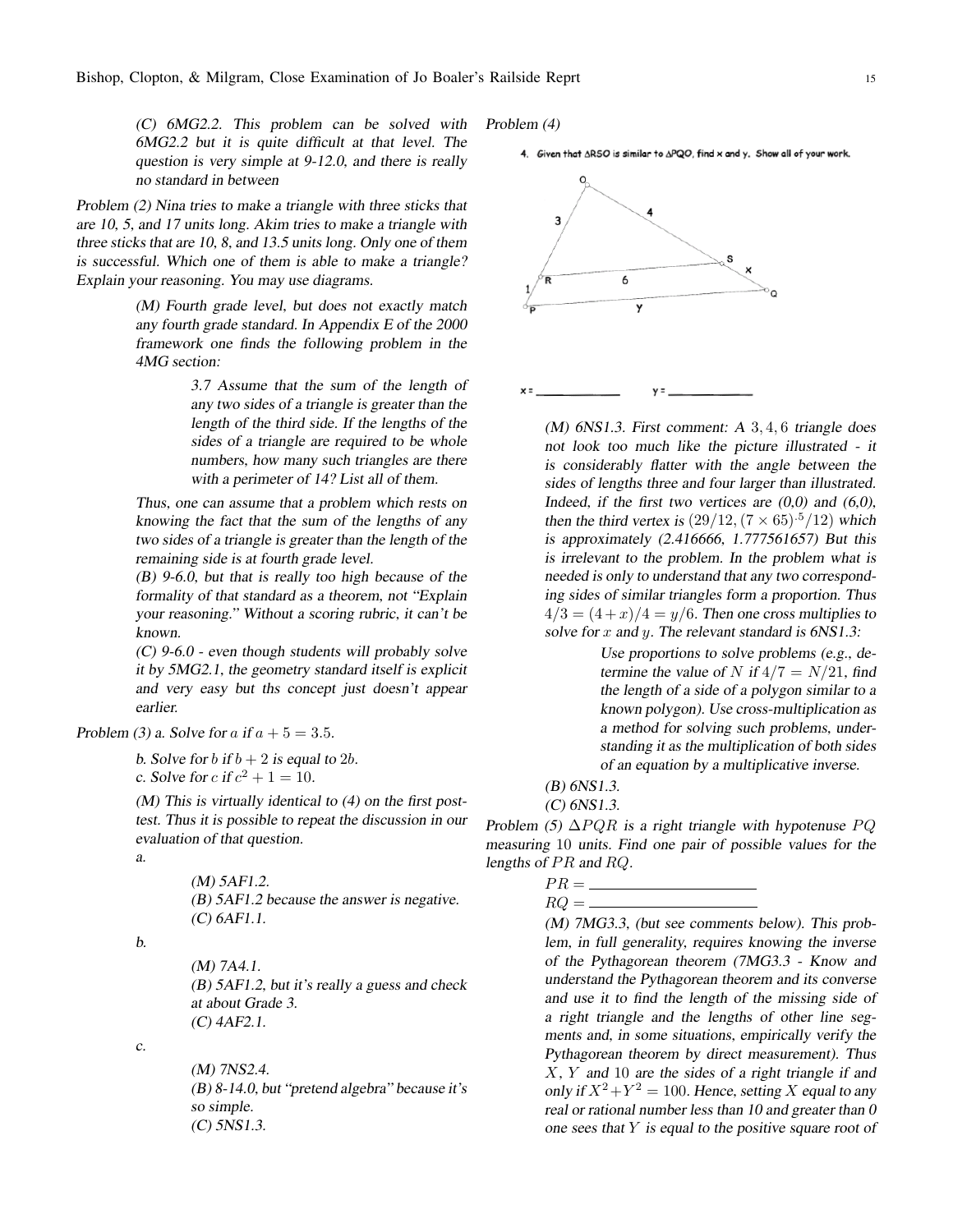(100*−X*<sup>2</sup> ). This requires some low level algebra, but is likely NOT to be what the test authors had in mind. Most likely they are assuming that the students know about the 3, 4, 5 right triangle. Hence by similarity the 6, 8, <sup>10</sup> triangle is also <sup>a</sup> right triangle. In this case, the problem does not really have <sup>a</sup> grade level. It could easily be solved by <sup>a</sup> third grade student, and is very likely to be solvable by <sup>a</sup> sixth grade student. This is thus an example of "pretend geometry."

(B) 7MG3.3, but <sup>I</sup> don't like the open option. It's <sup>a</sup> better use of the theorem if one leg is also specified.

(C) 7MG3.3 - if nothing else, teach your students the 3-4-5 Pythagorean triple

Problem (6) Create <sup>a</sup> trapezoid that has an area of <sup>48</sup> square units. Makes sure that you include labels of all the side lengths that you used to calculate your area.

> (M) 6MG3.1. The first issue is the very serious one that there are at least two different meaning for "trapezoid" in common usage. The first is that <sup>a</sup> trapezoid is <sup>a</sup> quadrilateral with exactly one pair of parallel sides, and the second is that <sup>a</sup> trapezoid is <sup>a</sup> quadrilateral with at least one pair of parallel sides.<sup>15</sup>

> Depending on the meaning one chooses for trapezoid one way of solving this problem is to assume the figure is <sup>a</sup> rectangle. Here the relevant standard is 5MG1.1 or lower.

> In the remaining cases, this is still the relevant standard, though students will use the formulas with variables in them for the area of triangles and rectangles and solve for the variables. In this case the relevant standard is 6MG3.1

> (B) 7MG2.1, but <sup>I</sup> don't like the open option. It's too easy - make <sup>a</sup> rectangle and <sup>a</sup> right triangle to make up the rest of the area. (C) 6MG3.1.

Problem (7)

7. A table can seat six people: 2 on each side and one on each end.



When the tables are put together, people sit like this:



a) How many people can be seated at four tables? b) How many people cna be seated at 50 tables?

<sup>15</sup>It is amusing to note that according to the Oxford English Dictionary, the correct usage is that <sup>a</sup> trapezoid is <sup>a</sup> quadrilateral with no parallel sides.

c) Write <sup>a</sup> rule for the number of people that can be seated at *n* tables.

d) How many tables would you need to seat 254 people?

(M) This problem is the repeat of <sup>a</sup> problem from the Algebra pre-test. It is purely an exercise in reasoning. (a)  $(M)$  KNS1.2. In this case, the response is to draw 4 tables and directly count that <sup>18</sup> people can be seated.  $(B)$  6AF1.0, specifically 1.1 and 1.2.

(C) 2SD2.1.

(b) (M) 2NS1.1. Some students will draw 50 tables and count 202.

(B) 6AF1.0, specifically 6AF1.1 and 6AF1.2.

(C) 5AF2.2.

(c) (M) 6AF3.0. This requires the construction of the formula  $4n + 2$  for the number of seats at n tables arranged in <sup>a</sup> single row. <sup>I</sup> think that the fifth grade standard 5MG1.1 is what is needed, but others might disagree. So <sup>I</sup> will set this at 6AF3.0 - Students investigate geometric patterns and describe them algebraically - though it should be understood that problem (7) is at the low end of the expectations for this standard. It could also be regarded as an example of 6AF1.2, though it is again at the low end of the expectations for this standard.

(B) 6AF1.0, specifically 1.1 and 1.2.

(C) 5AF2.2.

(d)  $(M)$  5AF1.2. Presuming that  $(c)$  has been done correctly, then this is 5AF1.2 - Use <sup>a</sup> letter to represent an unknown number; write and evaluate simple algebraic expressions in one variable by substitution. Illustrative example:  $3x + 2 = 14$ . What is *x*? (B) 6AF1.0, specifically 1.1 and 1.2. (C) 5AF1.2.

Problem (8) Daveeda has three bags of M& M's. She knows that:

- a. Bags *A* and *C* together weigh 2.6 pounds.
- b. Bags *B* and *C* together weigh 2.2 pounds.
- c. Bags *C* and *B* together weigh 1.2 pounds.

Help Daveeda figure out how much each bag weighs. Show your work.

$$
Bag A = \underline{\qquad \qquad } Bag B = \underline{\qquad \qquad } Bag C = \underline{\qquad \qquad } Bag C = \underline{\qquad \qquad } Bag
$$

 $(M)$  10-2.0. This is a problem where I would be very interested in knowing the results for the three different schools. It is three linear equations in three unknowns with (easy) decimal coefficients. However, it is easily reduced to two linear equations in two unknowns (8- 9.0), but the relevant standard is 10-2.0.

(B) 10-2.0, but ridiculously short of the standard - sort of the first baby step.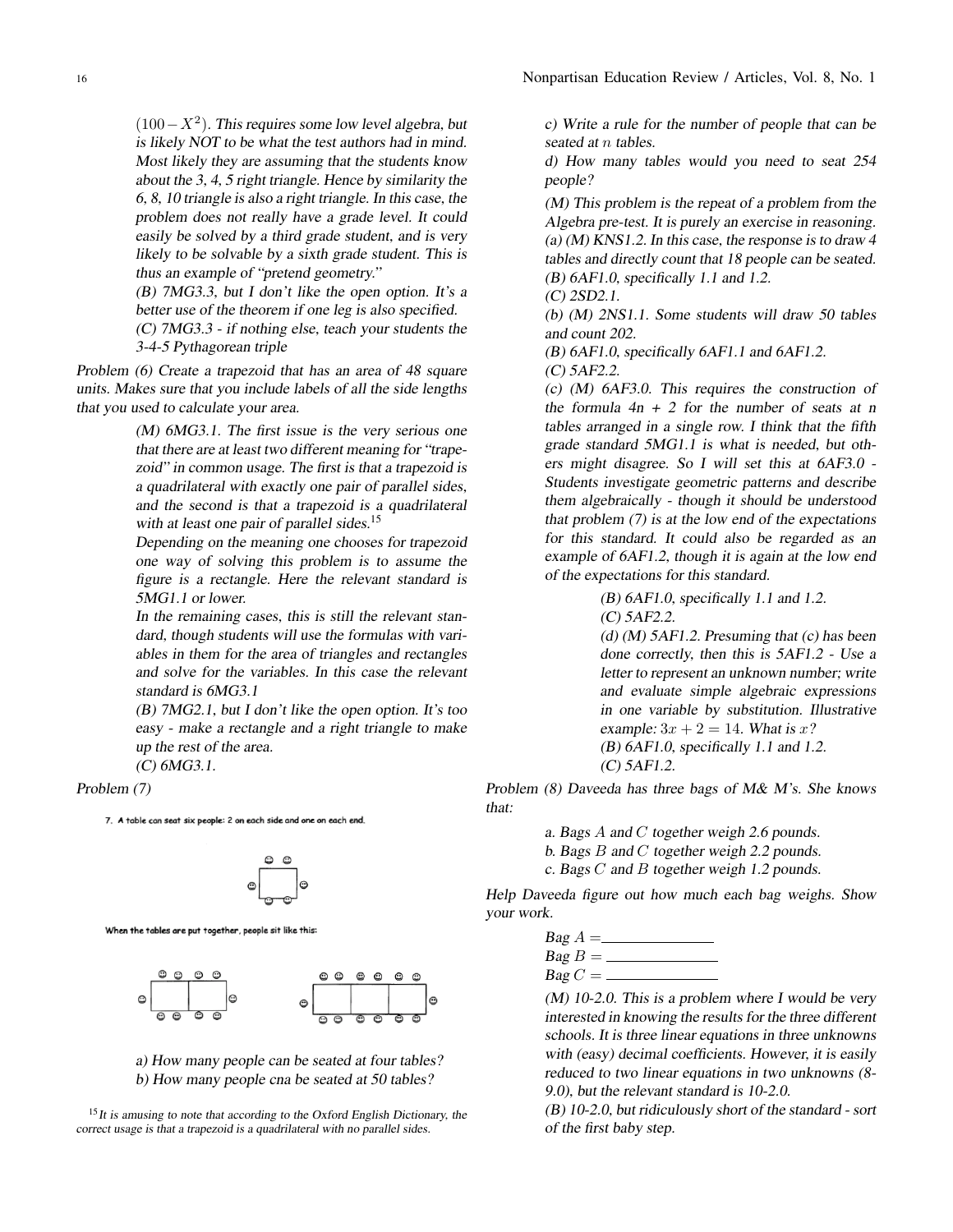(C) 8-9.0, but really 5NS2.1 guess and check, the Problem (11) algebra <sup>I</sup> standard isn't even exactly correct.

#### Problem (9)

9. Sally has a container with a square base (shown below). She fills the container one-third full with water. The volume of the water is W cubic units. Which of the follow xpressions gives the height of the container? (Circle your answer)



 $(M)$  6MG1.3, 6AF1.2. This is a good - though elementary - problem, except that the "container" should be better specified, perhaps "container which is <sup>a</sup> rectangular prism with <sup>a</sup> square base." However, <sup>I</sup> would suspect that virtually all the students would automatically assume that it's <sup>a</sup> rectangular prism.

To solve the problem students need to know that the volume of <sup>a</sup> rectangular prism is *Ah* where *A* is the area of the base and *h* is the height of the prism, or  $a^2h$ . Since it is one third full  $W = (1/3)a^2h$ , so, solving for *h*,  $h = 3W/a^2$ . Here are the relevant standards: for the volume, 6MG1.3 Know and use the formulas for the volume of triangular prisms and cylinders (area of base height); compare these formulas and explain the similarity between them and the formula for the volume of <sup>a</sup> rectangular solid, for setting up and solving the equation 6AF1.2: Write and evaluate an algebraic expression for <sup>a</sup> given situation, using up to three variables.

(B) 7MG2.1. <sup>I</sup> actually like the item.

(C) 6MG2.1.

Problem (10) <sup>A</sup> rectangle of length <sup>78</sup> is cut into <sup>6</sup> congruent rectangles as shown. Each of the smaller rectangles is similar to the large rectangle. Find  $h \cdot h =$ 

> (M) 7NS2.4, 6NS1.3. This problem amounts to solving the equation  $13/h = h/78$ . To get this equation requires only that students understand that for similar rectangles the ratio of corresponding sides is a constant. (6NS1.3) To solve this equation involves cross multiplying so  $13^2 \times 6 = h^2$  and *h* (since it is positive) must be  $13 \times \sqrt{6}$ . The cross multiplication is again 6NS1.3, and taking the square root is 7NS2.4. This has some relation to 7AF2.0, but the latter standard is at <sup>a</sup> higher level.

(B) 8-20.0. <sup>I</sup> like this one, too.

(C) 6NS1.3, Find the length of <sup>a</sup> side of <sup>a</sup> polygon similar to <sup>a</sup> known polygon.



(b) Find the measures of angles A and B. Show work



(a) (M) 5MG2.2. This problem requires that students know that the sum of the measures in degrees of the interior angles of a triangle is 180 degrees. Thus  $18 +$  $2(7 + 2x) - 3(20 - 3x) = 180$ . This is given by 5MG2.2.

(B) 8-4.0. But why isn't this standard at Grade <sup>7</sup> or even Grade 6?

(C) 8-4.0, too difficult for 7AF2.1 or 7AF4.1.

(b) (M) 7AF1.3, 7AF4.0. The equation above has to be expanded using the distributive law and negative numbers (the relevant standard is 7AF1.3), obtaining  $13x - 28 = 180$  or  $13x = 152$ , so  $x = 11(9/13)$ . This is 7AF4.0. (B) 8-4.0.

 $(C)$  8-4.0.

Problem (12)

12. Find the volume of the right prism shown below. All angles in the drawing are right angles



(M) 6MG1.3, 4MG1.4. But (B) makes <sup>a</sup> very good point.

(B) 7MG2.2. This problem has three separate errors. The reader is to assume lots of collinearity that is not given.

(C) 7MG2.1.

#### VIII. APPENDIX 3: TEST VALIDITY

This is <sup>a</sup> very serious issue when tests are being used to determine student outcomes, so it might be helpful to give <sup>a</sup>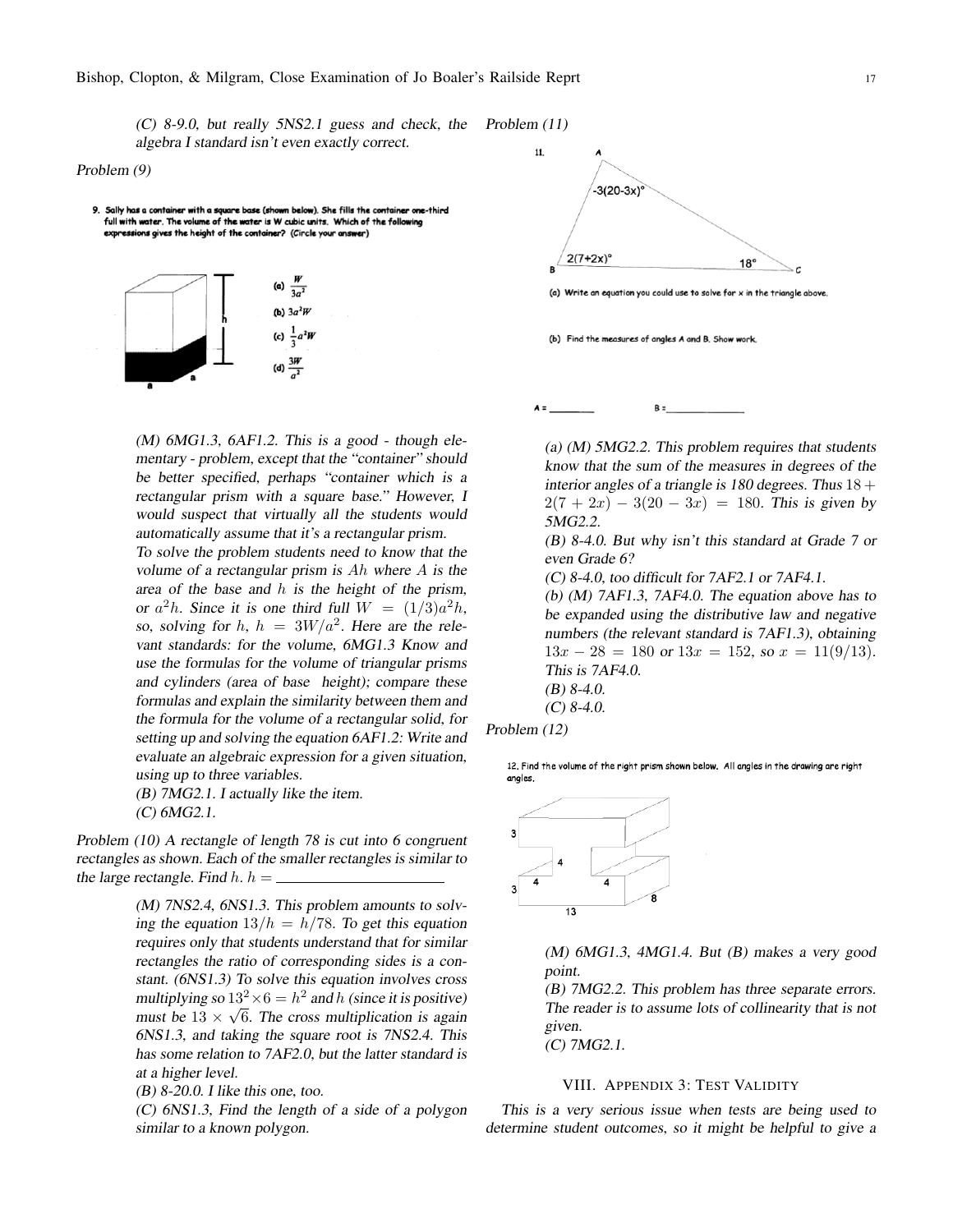brief review of the basic considerations that have to be met in order that <sup>a</sup> test be viewed as <sup>a</sup> valid measure.

Here are the key issues:

(1) ITEM DIFFICULTY: This is the proportion of students who responded correctly to each item [There is no adequate discussion in this area of how one handles questions that are incorrect or have no correct answer, and the tests in question have both kinds of questions.] (2) ITEM DISCRIMINATION: The extent to which an item differentiates between those students with the highest and lowest scores on the total test.

(3) TEST RELIABILITY: The extent to which <sup>a</sup> test measures consistently what it is that it measures. There are a number of accepted techniques for establishing the reliability of tests. The usual one for tests that are only given once is the Kuder - Richardson Formula 20, <sup>a</sup> technique for establishing the internal consistency of <sup>a</sup> test

(4) TEST VALIDITY: The extent to which <sup>a</sup> test measures that which it is supposed to measure. [If it is supposed to measure competency in Algebra I, then how well does it do this?] Within this area there are two sub-topics

> 4(a) PREDICTIVE VALIDITY: this is the extent to which <sup>a</sup> students performance on <sup>a</sup> test of unknown validity is related to his or her performance on <sup>a</sup> test of known validity. 4(b) CONTENT VALIDITY: The extent to which it measures the content that is to be taught.

## IX. APPENDIX 4: AN EXAMPLE OF AN INAPPROPRIATE EXAM QUESTION

Question <sup>9</sup> on the first post-test deserves special comment. This question is not trivial, yet - as stated - could be answered by students with <sup>a</sup> fourth grade knowledge of mathematics. However, to answer the question in <sup>a</sup> mathematically complete sense and to understand what is actually going on requires <sup>a</sup> level of knowledge beyond that which even the strongest high school graduates are likely to have.

> (9) Here are two circular disks. <sup>A</sup> positive integer is written on each side of each disk. All four of the numbers are different. By tossing the disks in the air and adding together the numbers that land face up, you can get totals of 8, 9, 11, or 12.

> > a. If possible, find the numbers on the other side of each disk.

> > b. Find <sup>a</sup> pair of disks that would give you totals of four consecutive integers (for example 2,3,4,5). What numbers are on each side of each disk? Explain how you figured it out.

AN EXPECTED SOLUTION: For part *a* we have the table

$$
\begin{pmatrix} x & y \\ 5 & 7 \end{pmatrix}
$$

with  $5 + 7 = 12$  and  $x + 7$  one of  $8, 9, 11, x + y$  a second number in the set  $8, 9, 11$  and  $y + 5$  the third number in this set. Hence,  $x = 1, 2$ , or 4. Suppose  $x = 1$ , then  $y + 5 = 9$  or 11 and  $y = 4$  or  $y = 5$  which doesn't work. So suppose  $x = 2$  so  $x + 7 = 9$ . Then  $y + 5$  is one of 8, 11 and  $2 + y$  is the other. Since  $6 + 5 = 11$  and  $6 + 2 = 8$   $x = 2$  works. Solution:

$$
\begin{pmatrix} 2 & 6 \\ 5 & 7 \end{pmatrix}.
$$

Part *b* is not well posed. However, if we assume that there is <sup>a</sup> solution for 2*,* 3*,* 4*,* 5 as is implied and still require that the numbers be positive integers, then the only way to get 2 is if we have two 1's. In this case a quick check of possibilities shows that the solution is

$$
\begin{pmatrix} 1 & 1 \ 2 & 3 \end{pmatrix}.
$$

Otherwise, if we choose to keep the requirement that the numbers all be different we have to abandon the requirement that they be positive integers. If we assume they are non-negative integers, there is <sup>a</sup> solution:

$$
\begin{pmatrix} 0 & 2 \\ 1 & 4 \end{pmatrix}.
$$

If the numbers are assumed to be integers, then there are many solutions, and if the numbers are real then there are even more.

Aside from the difficulty coming from the fact that (b) is illposed, this is fourth grade level in California as was indicated in Appendix 1.

The method of solution above is characterized as guess and check with only <sup>a</sup> very limited number of possibilities, so that most students will quickly find solutions, though the question initially looks sophisticated. But suppose that the numbers were much bigger, or we changed the question to the more mathematical question that first does not assume all the numbers are different, second asks for all whole number solutions, and third asks for <sup>a</sup> demonstration that all the solutions have been obtained, or any of the other variants indicated above.

Then the situation changes, and the question - basically the real question underlying the original problem #9 - becomes both much more interesting and far more difficult. Thus we classify this problem - as it is stated in the context of this test - as <sup>a</sup> pretend algebra problem . But there is <sup>a</sup> more advanced context in which the problem is <sup>a</sup> very good one.

A MATHEMATICAL CONTEXT: Let us label the disks as follows, so the front sides of the two disks are <sup>A</sup> and <sup>C</sup> while the back side of the <sup>A</sup> disk is <sup>B</sup> and the back side of the <sup>C</sup> disk is D. Then there are four possible results giving four linear equations:

$$
A + C = t1
$$
  
\n
$$
A + D = t2
$$
  
\n
$$
B + C = t3
$$
  
\n
$$
B + D = t4
$$

Suppose we are given four unordered numbers  $\langle a, b, c, d \rangle$ . We want to know all the A, B, C, D so that the values of the four sums  $A + C$ ,  $A + D$ ,  $B + C$ ,  $B + D$  give the numbers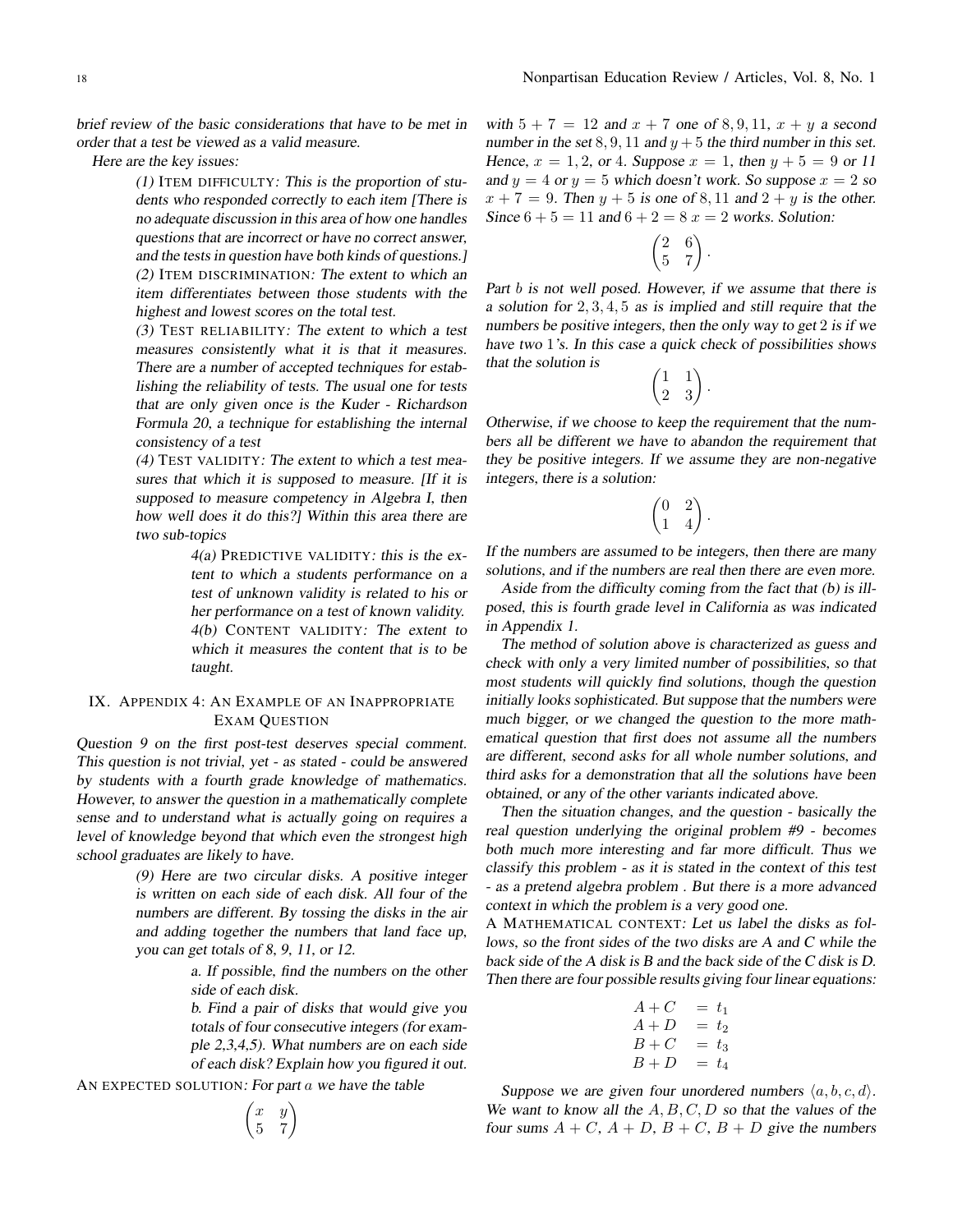*a, b, c, d* in some order. In other words we want to solve the inverse problem for all the (up to 24) different 4-vectors that have the coordinates *a, b, c, d* in some order.

This is what <sup>a</sup> great deal of college level linear algebra courses directly address, and the complete solutions for the equations above - both the constraints on the  $t_i$  that guarantee solutions exist and all the solutions when they do exist - are easily worked out by students in such <sup>a</sup> class.

<sup>A</sup> similar discussion works when we specialize to look at constrained sets such as those in part ((b) where (*a, b, c, d*) consists of four successive integers, or more generally an unordered set of the form  $\langle n, n+1, n+2, n+3 \rangle$  for *n* any real or complex number.

Further, in the situation where the students are the proper level, this can lead to discussions of symmetry - how does the structure of the solutions reflect what happens when we exchange the coins for example.

SUMMARY: At the fourth grade level this is <sup>a</sup> good problem to teach exhaustive search and interpretation of data because suitable answers involve small whole numbers and can be found quickly by guess and check methods. <sup>A</sup> question like this will be seen by people who know only limited amounts of mathematics as entirely appropriate since their tendency is to regard mathematics as lists of disconnected topics, most of which look like combinatoric puzzles. They seem to believe that teaching students to handle (elementary) Putnam style challenge problems is training them in mathematics and problem solving. Thus, such people see including <sup>a</sup> question like this as the keystone problem in an otherwise un-challenging algebra exam as perfectly legitimate. However, people with <sup>a</sup> larger grasp of the subject realize that mathematics is incremental, and that solving <sup>a</sup> problem like this at fourth grade level does not lead to deeper insights. Yet, <sup>a</sup> problem like this with 2,3,4,5 replaced by integers with appropriate constraints would be <sup>a</sup> nice problem in <sup>a</sup> college level linear algebra course.

#### X. APPENDIX 5: DESCRIPTION OF THE API SCORE

THE FOLLOWING DESCRIPTION OF THE CALIFORNIA API SCORES IS TAKEN FROM DOCUMENTS PROVIDED BY THE CALIFORNIA DEPARTMENT OF EDUCATION.

The Academic Performance Index (API) is the cornerstone of California's Public Schools Accountability Act of <sup>1999</sup> (PSAA). The purpose of the API is to measure the academic performance and growth of schools. It is <sup>a</sup> numeric index (or scale) that ranges from <sup>a</sup> low of <sup>200</sup> to <sup>a</sup> high of 1000. <sup>A</sup> school's score on the API is an indicator of <sup>a</sup> school's performance level. The statewide API performance target for all schools is 800. <sup>A</sup> school's growth is measured by how well it is moving toward or past that goal. <sup>A</sup> school's base year API is subtracted from its growth API to determine how much the school improved in <sup>a</sup> year.

The API score summarizes the results of various indicators (i.e., statewide assessments used in calculating the API). Indicators used in calculating the 2003-04 API reporting cycle include:

#### Standardized Testing and Reporting (STAR) program

*•* California Standards Tests (CSTs)

*−* English-Language Arts, grades two through eleven, including <sup>a</sup> writing assessment at grades four and seven

- *−* Mathematics, grades two through eleven
- *−* History-Social Science, grades ten and eleven
- *−* Science, grades nine through eleven

*−* California Alternate Performance Assessment (CAPA) in English-language arts and mathematics, grades two through eleven

*•* Norm-referenced test (NRT)

*−* California Achievement Test, Sixth Edition Survey (CAT/6 Survey) in all content areas, grades two through eleven

#### California High School Exit Examination (CAHSEE)

*•* CAHSEE, grade ten in English-language arts and mathematics

For the 2003-04 API reporting cycle, the NRT in grades two through eight received <sup>20</sup> percent of the weight in the API, and the CSTs received <sup>80</sup> percent of the weight. The NRT in grades nine through eleven received <sup>12</sup> percent of the weight in the API, the CSTs received <sup>73</sup> percent of the weight, and the CAHSEE received 15 percent of the weight. The weighting demonstrates California's increased emphasis on tests that are closely aligned to state content standards (the CSTs and the CAHSEE) and reflects <sup>a</sup> commitment towards the full alignment of standards, assessments, and accountability in California public schools.

**API Indicator Weights** 2003-04 API Reporting Cycle 2003 API Base and 2004 API Growth

|                    | Grades 2-8 | Grades 9-12 |
|--------------------|------------|-------------|
| <b>ELA CST</b>     | 48%        | 32%         |
| <b>ELA NRT</b>     | 12%        | 6%          |
| <b>ELA CAHSEE</b>  |            | 10%         |
| Math CST           | 32%        | 16%         |
| Math NRT           | 8%         | 3%          |
| Math CAHSEE        |            | 5%          |
| Science CST        |            | 5%          |
| Science NRT        |            | 3%          |
| Social Science CST |            | 20%         |
| Total              | 100%       | 100%        |

To calculate the API, individual student scores from each indicator are combined into <sup>a</sup> single number to represent the performance of <sup>a</sup> school. For the NRT, the national percentile rank (NPR) for each student tested is used to make the calculation. For the CSTs, the standards-based performance level